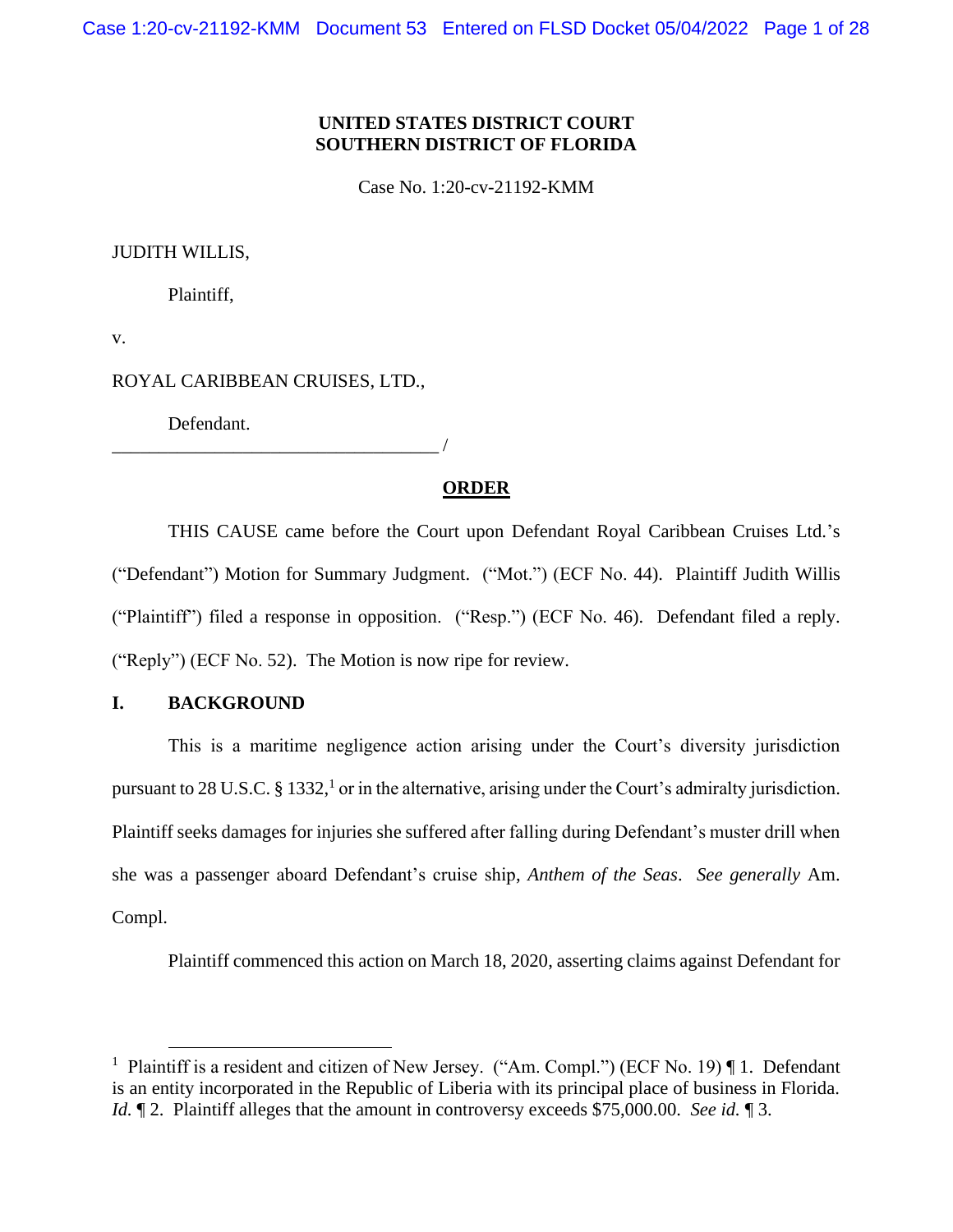general negligence and negligent failure to warn.<sup>2</sup> *See generally* (ECF No. 1). On May 4, 2020, the case was stayed to permit Plaintiff to complete medical treatment in connection with her injuries. (ECF No. 8). On September 17, 2021, the Court granted Plaintiff's motion to reopen this case because she had undergone surgery and was prepared to proceed. (ECF No. 21). Concurrent with her Motion to Reopen Case, Plaintiff also filed the operative Amended Complaint. Therein, Plaintiff alleges that, on May 4, 2019, she was a paying passenger aboard the *Anthem*. Am. Compl. ¶ 9. While on the *Anthem*, Plaintiff was directed by Defendant's crewmembers to participate in a mandatory muster drill. *Id.* ¶ 11. Plaintiff alleges that, during that drill, Defendant's crewmember "instructed and rushed the Plaintiff to move towards a small and awkward space within the theatre as part of the mandatory muster drill." *Id.* Plaintiff claims that she fell and was injured as a result. *See id.* Plaintiff alleges that Defendant created the following dangerous conditions aboard the *Anthem*:

(1) mandating that all passengers participate in Defendant's mandatory muster drill, without special considerations for passengers who are physically unfit to participate; (2) rushing passengers through the mandatory muster drill exercise, without regard for their physical condition and/or physical abilities; [and] (3) requiring a dangerous amount of passengers aboard the vessel to participate in Defendant's mandatory drill at the same time.

*Id.*  $\P$  12. Thus, the Amended Complaint asserts the following claims against Defendant: general negligence ("Count I"); negligent failure to warn ("Count II"); and negligence for the actions of its crewmembers based on vicarious liability ("Count III"). *See generally id.* 

The facts surrounding Plaintiff's incident are not complex or disputed. They can be summarized as follows: after Plaintiff arrived at the designated muster drill location in a theater

<sup>&</sup>lt;sup>2</sup> The case was reassigned to the undersigned on September 16, 2021. (ECF No. 20).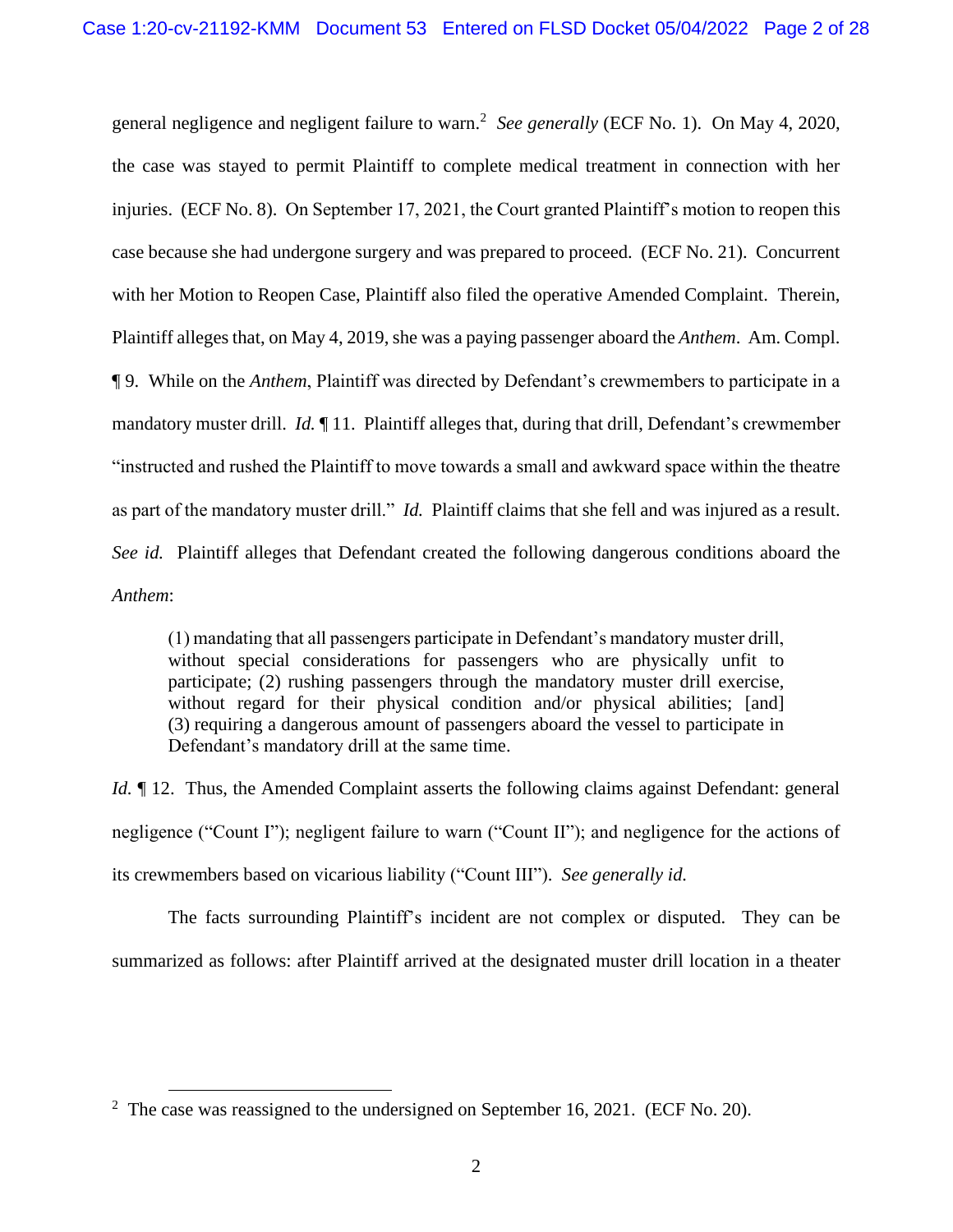aboard the *Anthem*, she fell when descending a step because she felt rushed to sit down by one of Defendant's crewmembers. The undisputed facts, in greater detail, are as follows.<sup>3</sup>

On May 4, 2019, Plaintiff was a passenger aboard the *Anthem of the Seas*, a cruise ship operated by Defendant. Def.'s 56.1  $\P$  1 (citing Am. Compl.  $\P$  $\P$  10–11); Pl.'s Resp. 56.1 at 1  $\P$  1 & 2 ¶¶ 1–2; Def.'s Reply 56.1 ¶ 2. The Parties do not dispute that Plaintiff claims she was directed by one of Defendant's crewmembers, Valeriya Artyushenko ("Artyushenko"), to participate in a mandatory muster drill, and that, during that drill, Plaintiff fell and became injured because Plaintiff felt rushed. Def.'s 56.1 ¶ 2 (citing Am. Compl. ¶ 11); Pl.'s Resp. 56.1 at 1 ¶ 2; *see also* Pl.'s Resp. 56.1 at 3 ¶ 5; Def.'s Reply 56.1 ¶ 5.

Plaintiff arrived at a theater on deck four of the *Anthem* for a mandatory muster drill. Def.'s

56.1 ¶ 3(a) (quoting Deposition of Judith Willis ("Willis Dep.") (ECF No. 43-1) at 68:19–69:1);

Pl.'s Resp. 56.1 at  $1 \nparallel 3$ . In describing the incident, Plaintiff testified as follows:

<sup>&</sup>lt;sup>3</sup> The undisputed facts are taken from Defendant's Statement of Material Facts ("Def.'s 56.1") (ECF No. 43), Plaintiff's Response Statement of Material Facts ("Pl.'s Resp. 56.1") (ECF No. 47), Defendant's Reply Statement of Material Facts ("Def.'s Reply 56.1") (ECF No. 51), and a review of the corresponding record citations and exhibits. The Court notes that Plaintiff has adduced additional facts that do not comply with Local Rule 56.1. Specifically, Plaintiff's additional facts in her Response Statement of Material Facts do not "begin[] with the next number following the movant's last numbered paragraph." S.D. Fla. L.R. 56.1(b)(2)(D). For the sake of clarity, the Court references all facts in Plaintiff's Response Statement of Material Facts using both the page number and paragraph number provided. Plaintiff further fails to comply with the Local Rules by citing to evidence in her Response that is not referenced in her Response Statement of Material Facts, specifically, Exhibits B, C, & D to her Response to Defendant's Motion for Summary Judgment. (ECF Nos. 46-2, 46-3, and 46-4). In so doing, Plaintiff deprives Defendant of the opportunity to dispute facts derived from those materials through the mechanism to do so provided under the Local Rules, S.D. Fla. L.R. 56.1(a)(1)–(3), thus the Court disregards that record evidence where Plaintiff relies upon it in her Response. *See Reese v. Herbert*, 527 F.3d 1253, 1268 (11th Cir. 2008) ("The proper course in applying Local Rule 56.1 at the summary judgment stage is for a district court to disregard or ignore evidence relied on by the respondent—but not cited in its response to the movant's statement of undisputed facts—that yields facts contrary to those listed in the movant's statement.").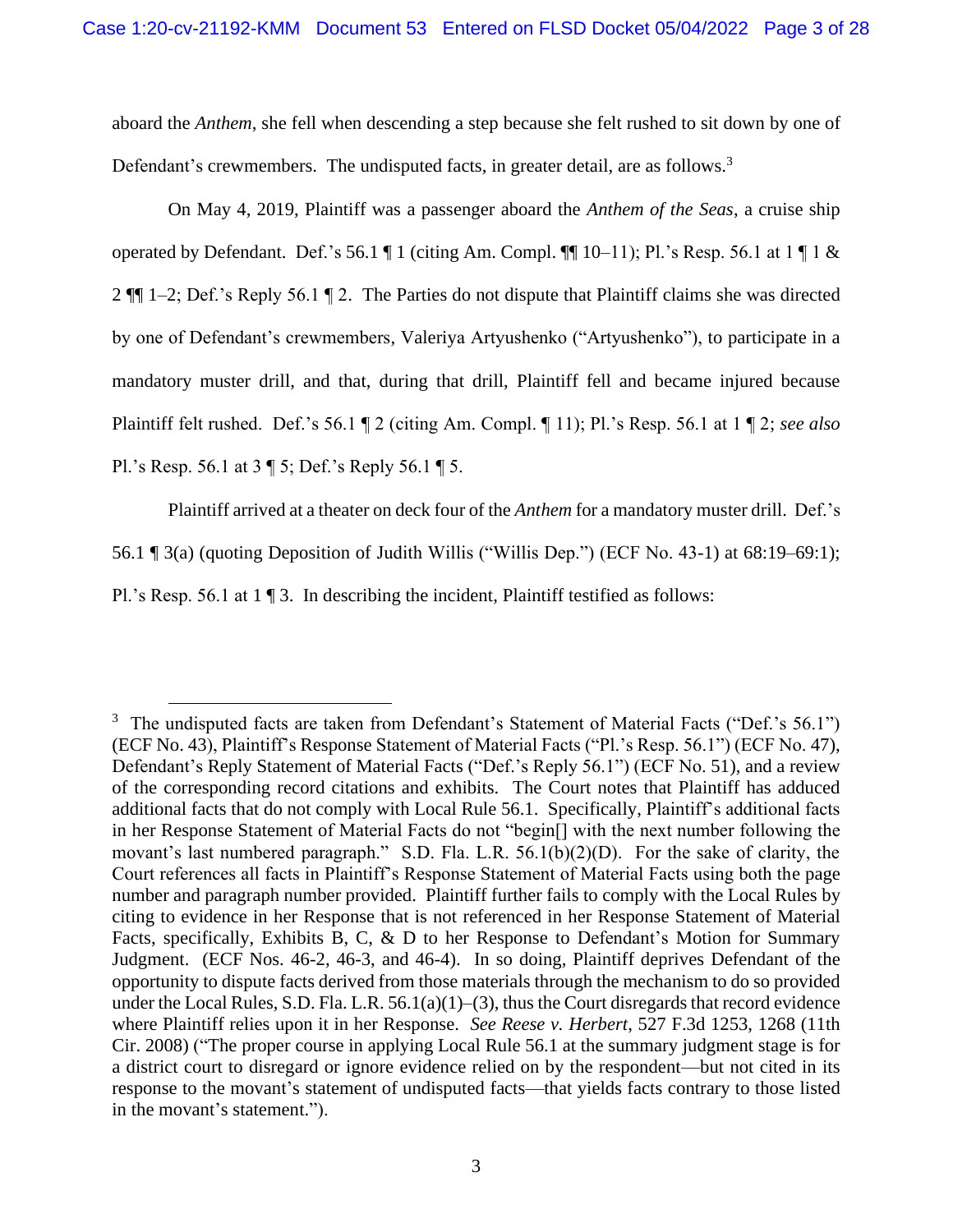**Q.** . . . . What happened when you arrived at the theater?

**A.** Well, they swiped us in our cards. I said you swipe us in? He said, yeah, we have to know that everybody is here. So -- and a few people after me too. So we went in and this Valeri[y]a [Artyushenko] her name is comes up to me and says, You're late. Hurry up. Get a seat.

So I felt, you know, she was attacking me. So I said all right. And I went to the edge of the steps, and I looked around. I said, where are the seats? There were tons of people there.

So she said, follow me. She really had an attitude. So I held on, and I went down. And she said go in there. She points to a place. I went over there, and there was a pole. And then there was like 6 inches [of] room, and then there was the next banister, the hand.

I said, I can't fit in there. She said -- I'm fat, you know. I can't. So she said go in there. I said I can't go in there. I can't climb. I'm old. I'm fat. So she says, oh, come on, follow me. So I held on again, and I stepped down and I went down. I don't know what happened. I went down. She was rushing me.

Def.'s 56.1 ¶ 3(b) (quoting Willis Dep. at 69:12–70:13); Pl.'s Resp. 56.1 at 1 ¶ 3.

Plaintiff testified that she fell because she felt rushed and pressured by Artyushenko. *See* 

Def.'s 56.1 ¶ 3(c) (quoting Willis Dep. at 79:1–19) ("**Q.** Okay. And what do you believe caused

you to fall? **A.** Her rushing me. The pressure of her, and I was very upset. She had me upset then.

I was nervous from her. **Q.** Okay. **A.** I held on. I really don't know why I fell, you know, but I

know she was rushing me."); Pl.'s Resp. 56.1 at  $1 \nparallel 3$ .

When Plaintiff told Artyushenko, "I can't go in there. I can't climb. I'm old. I'm fat," in

response to Artyushenko directing Plaintiff to an area within the theater to sit, Plaintiff testified

that Artyushenko responded as follows:

**Q.** Okay. So you told Valeria, I can't fit in there. . . . And then what happened?

**A.** She said, oh, follow me. So, you know, she wanted me to hurry up. So I followed her. I went down. I think I may have gone down a step holding on. Then I don't know if there was a space there and I had to get the next railing. I'm not sure about that, but I know I was holding the railing. And I stepped down, and I went down. She was rushing me.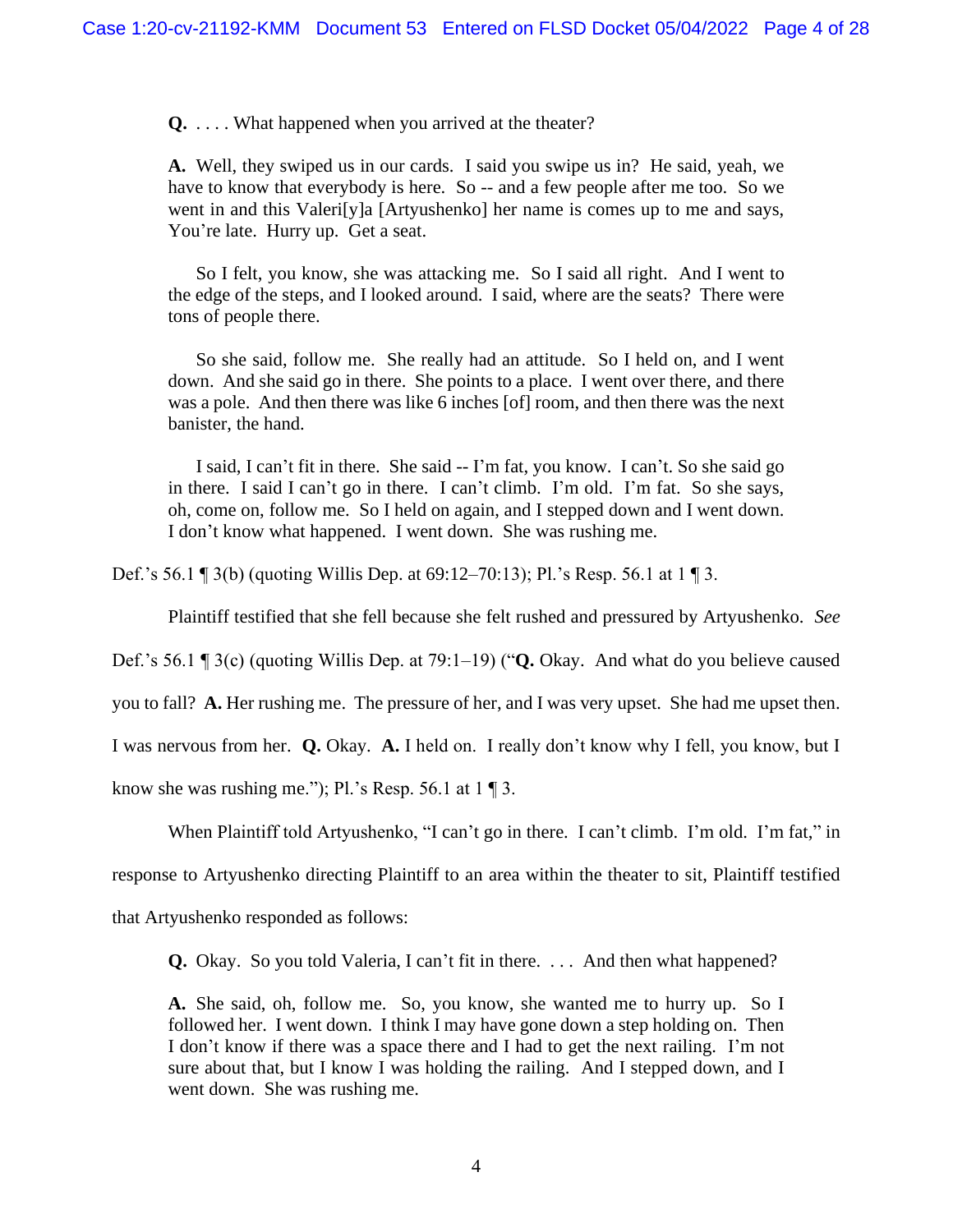Def.'s 56.1 ¶ 3(c) (quoting Willis Dep. at 79:1–19); Pl.'s Resp. 56.1 at 1 ¶ 3.

It is undisputed that no one was directly in front of Plaintiff on the steps, nothing was blocking her view, and no passengers or crewmembers were on the steps when Plaintiff fell. Def.'s 56.1 ¶ 3(d) (quoting Willis Dep. at 83:17–84:3); Pl.'s Resp. 56.1 at 1 ¶ 3. It is also undisputed that the lights in the theater were on at the time Plaintiff fell, and the lighting was adequate for Plaintiff to see. Def.'s 56.1 ¶ 3(e) (quoting Willis Dep. at 84:15–25) ("**Q.** Okay. The lighting was adequate for you to see? **A.** Yeah."); Pl.'s Resp. 56.1 at 1 ¶ 3. Plaintiff testified that she did not slip on any liquid or foreign substance on the stairs, or trip on any kind of foreign object on the stairs. Def.'s 56.1 ¶ 3(g) (quoting Willis Dep. at 88:13–23); Pl.'s Resp. 56.1 at 1 ¶ 3.

Plaintiff also testified that she was looking down at and could see the steps in front of her, and that there was nothing obstructing her view of the steps. Def.'s 56.1 ¶ 3(h) (quoting Willis Dep. at 89:6–12); Pl.'s Resp. 56.1 at 1 ¶ 3. Plaintiff was also aware that she was proceeding down the steps when she fell, was not surprised by the presence of any steps, and does not otherwise know why she fell. Def.'s 56.1  $\P$  3(i) (quoting Willis Dep. at 89:18–90:2); Pl.'s Resp. 56.1 at 1 ¶ 3. As Plaintiff testified, "I just took a step down and I went down." Willis Dep. at 88:18–19.

The Parties also do not dispute that Plaintiff was walking at her regular pace when she fell:

**Q.** I know -- I know you said Valeria was -- Valeria was rushing you, but were you walking quickly or running at the time that you fell?

**A.** No, I can't do that. No. I was walking my regular pace, because they were announcing it at that time. So I figured we all have time to get there.

Def.'s 56.1 ¶ 3(f) (quoting Willis Dep. at 87:1–8); Pl.'s Resp. 56.1 at 1 ¶ 3. <sup>4</sup>

<sup>&</sup>lt;sup>4</sup> Based on Plaintiff's deposition testimony, it seems that Plaintiff was referring to walking to the theater where the muster drill would be held, as she further testified as follows:

**Q.** Okay. How about when you got into the theater and you were going down the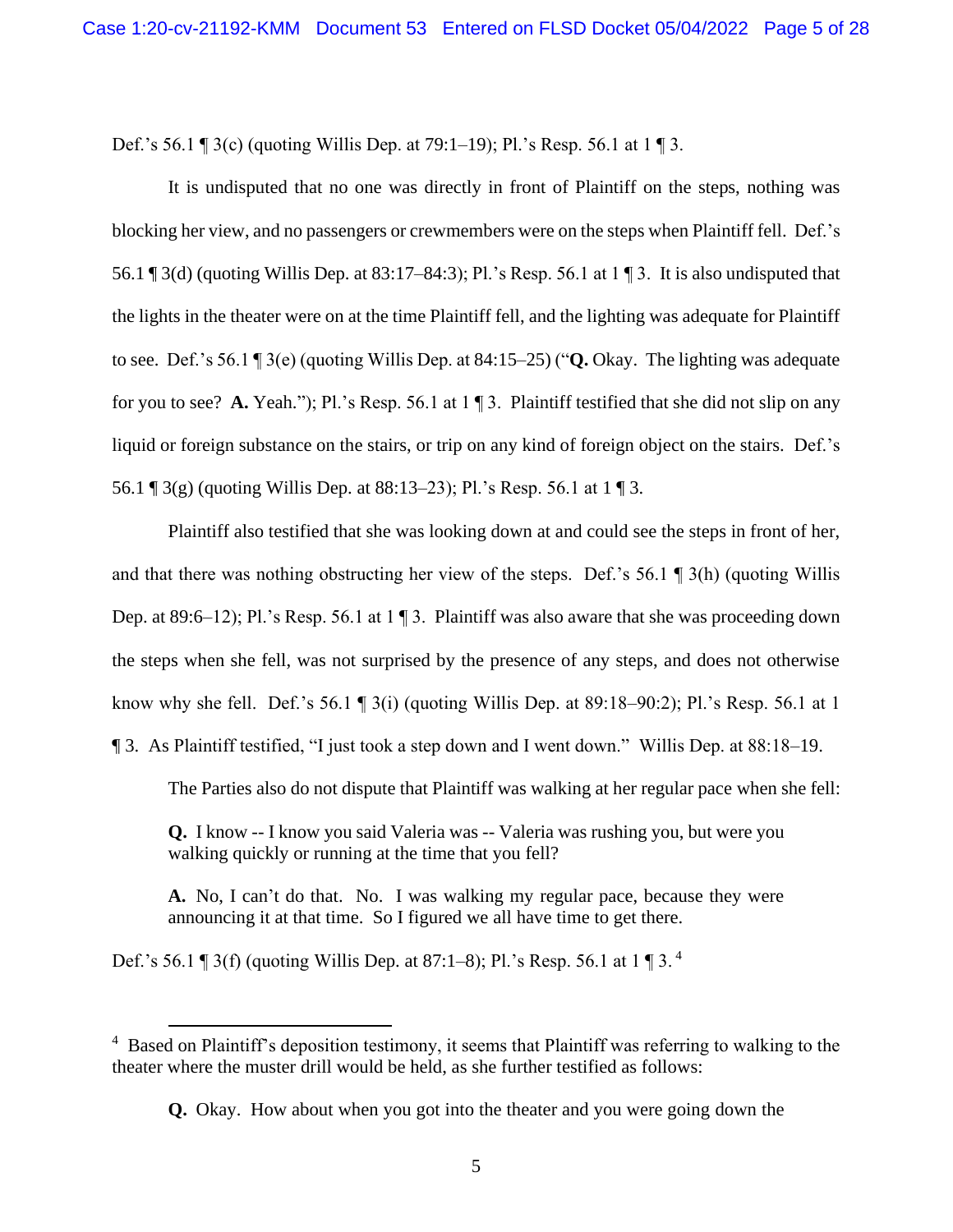The Parties do not dispute that, at the time of the incident, it was Defendant's policy to provide passengers with reasonable accommodations in connection with Defendant's muster drills. Pl.'s Resp. 56.1 at 4 ¶ 7 (citing Deposition of Amanda Campos, Defendant's Corporate Representative ("Campos Dep.") (ECF No. 46-1) at 23:3–11); Def.'s Reply 56.1 ¶ 7. However, Defendant adds that Plaintiff never requested an accommodation for her physical limitations. Def.'s Reply 56.1 ¶ 7 (quoting Deposition of Randall Jaques, Plaintiff's Expert Witness ("Jaques Dep.") (ECF No. 43-2) at 27:1-28:1).<sup>5</sup>

Plaintiff claims that she injured her neck, lower back, both arms, and her hips, and has suffered a loss of earning capacity because of the incident. Def.'s 56.1 ¶ 6 (citing (ECF No. 43-3) at 5–6); Pl.'s Resp. 56.1 at 2 ¶ 6. Defendant disputes that Plaintiff suffered neck pain because of the incident, and more generally, that its conduct caused Plaintiff's injuries. Pl.'s Resp. 56.1 at 3 ¶ 3; Def.'s Reply 56.1 ¶ 3 (citing (ECF No. 51-1)) (stating that Plaintiff's ship medical records from after the incident make no mention of neck pain). Defendant contends that no medical reports have been disclosed opining that the incident caused a disability, aggravation of preexisting injuries, or a loss of earning capacity. Def.'s 56.1 ¶ 7. In response, Plaintiff points to a one-

stairs, were you walking quickly or faster than normal?

**A.** I don't -- I don't think so because I don't go -- you mean walking into the theater?

**Q.** No. Going down the stairs where you fell?

**A.** No. I don't know how fast I was going. I know I hold on. You know, I'm careful on steps. I really am. I wasn't running down the steps. I was just -- maybe I was trying to take a faster step because she was saying come on. I don't know.

Willis Dep. at 87:9–21. In any event, however, the Parties do not appear to dispute that Plaintiff was not rushing down the stairs.

<sup>&</sup>lt;sup>5</sup> Defendant has both included Mr. Jaques deposition testimony in its Statement of Material Facts in support of its Motion for Summary Judgment, *see* Def.'s 56.1 ¶ 4, and moved to exclude Mr. Jaques as an expert, *see* (ECF No. 41).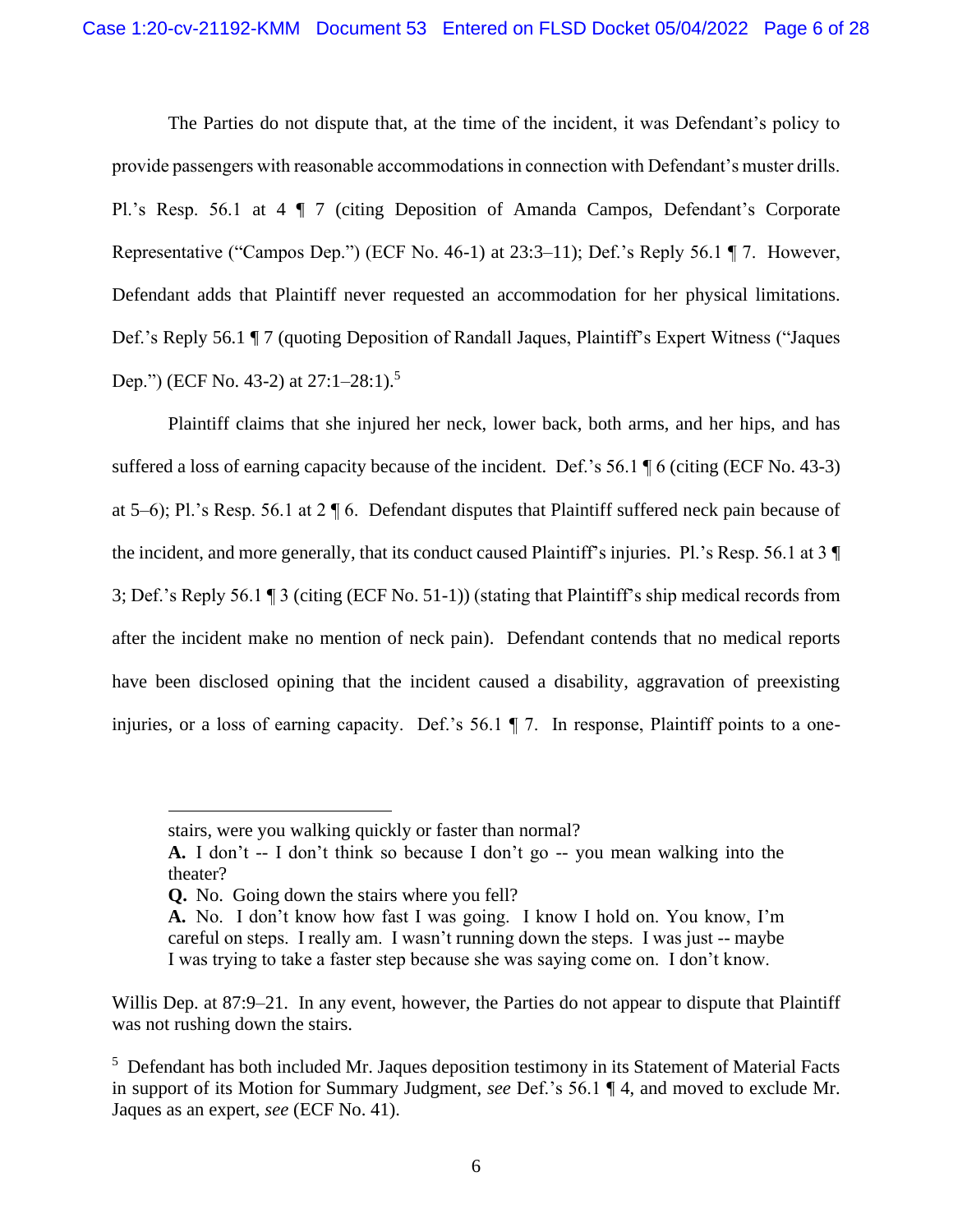paragraph letter from one of her treating physicians, dated March 9, 2022, which she characterizes as a Rule  $26(a)(2)(B)$  expert report. Pl.'s Resp. 56.1 at  $2 \text{ } \text{T}$  (quoting March 9, 2022 Letter from Dr. Joseph M. Kozel ("Dr. Kozel Let.") (ECF No. 46-8)). The Letter states that Plaintiff had never complained of neck pain until a June 19, 2019 medical visit when she relayed to Dr. Kozel that she had fallen on a cruise. 6

Now, Defendant moves for summary judgment on Plaintiff's negligence claims. *See generally* Mot.

### **II. LEGAL STANDARD**

Summary judgment is appropriate where there is "no genuine issue as to any material fact [such] that the moving party is entitled to a judgment as a matter of law." *Celotex Corp. v. Catrett*, 477 U.S. 317, 322 (1986) (quoting Fed. R. Civ. P. 56). A genuine issue of material fact exists when "a reasonable jury could return a verdict for the nonmoving party." *Anderson v. Liberty Lobby, Inc.*, 477 U.S. 242, 248 (1986) (citation omitted). "For factual issues to be considered genuine, they must have a real basis in the record." *Mann v. Taser Int'l, Inc.*, 588 F.3d 1291, 1303 (11th Cir. 2009) (citation omitted). Speculation cannot create a genuine issue of material fact sufficient to defeat a well-supported motion for summary judgment. *See Cordoba v. Dillard's, Inc.*, 419 F.3d 1169, 1181 (11th Cir. 2005).

The moving party has the initial burden of showing the absence of a genuine issue as to any material fact. *Clark v. Coats & Clark, Inc.*, 929 F.2d 604, 608 (11th Cir. 1991). In assessing whether the moving party has met this burden, a court must view the movant's evidence and all

<sup>&</sup>lt;sup>6</sup> In a different paragraph of her Response Statement of Material Facts, Plaintiff characterizes this one-paragraph letter as a "causation opinion." Pl.'s Resp. 56.1 at 3 ¶ 3. Defendant has moved to preclude Plaintiff from offering any opinions from Dr. Kozel because his letter does not actually opine that Plaintiff's injuries were caused by the incident. (ECF No. 42) at 7–8. The Court discusses Dr. Kozel's one-paragraph letter further below.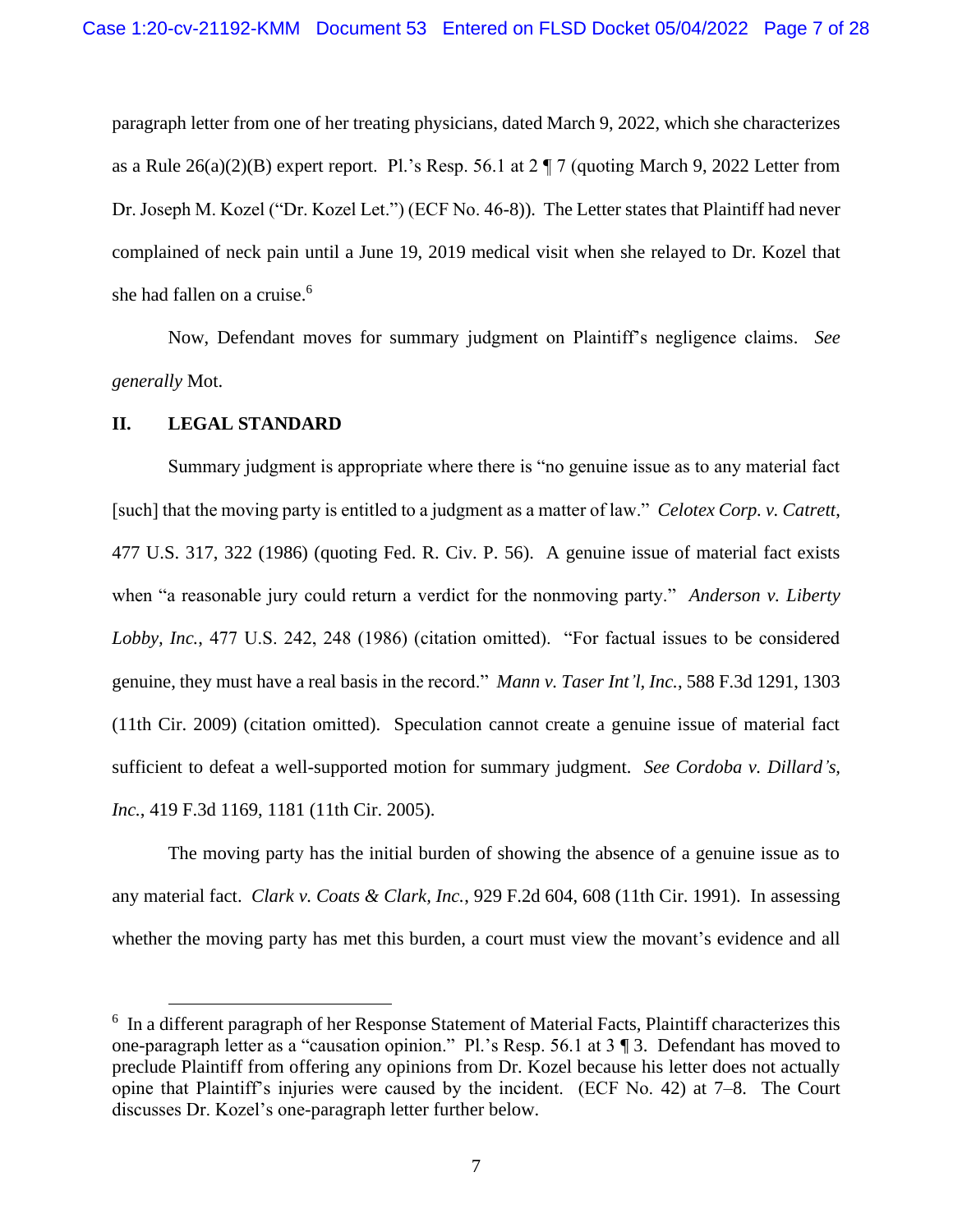factual inferences arising from it in the light most favorable to the non-moving party. *Denney v. City of Albany*, 247 F.3d 1172, 1181 (11th Cir. 2001). Once the moving party satisfies its initial burden, the burden shifts to the non-moving party to present evidence showing a genuine issue of material fact that precludes summary judgment. *Bailey v. Allgas, Inc.*, 284 F.3d 1237, 1243 (11th Cir. 2002); Fed. R. Civ. P. 56(e). "If reasonable minds could differ on the inferences arising from undisputed facts, then a court should deny summary judgment." *Miranda v. B & B Cash Grocery Store, Inc.*, 975 F.2d 1518, 1534 (11th Cir. 1992) (citation omitted). But if the record, taken as a whole, could not lead a rational trier of fact to find for the non-moving party, there is no genuine issue for trial, and summary judgment is proper. *Matsushita Elec. Indus. Co. v. Zenith Radio Corp.*, 475 U.S. 574, 587 (1986) (citation omitted).

#### **III. DISCUSSION**

Defendant argues that it is entitled to summary judgement because Plaintiff fails to establish a cause of action against Defendant. Mot. at 2. Specifically, Defendant asserts that (1) there is no record evidence that a dangerous condition existed, (2) there is no record evidence that Defendant had notice of any dangerous condition, assuming one existed, (3) there is no record evidence that Defendant's crewmember was negligent sufficient to establish that Defendant is vicariously liable, and (4) separately, Plaintiff fails to point to nonspeculative evidence of proximate causation and damages. *See generally id.*

In response, Plaintiff asserts that (1) Defendant owed Plaintiff a heightened duty of care because a muster drill is a unique maritime peril, (2) there is record evidence that Defendant created a dangerous condition that caused Plaintiff's injuries, (3) Plaintiff clearly identified the dangerous condition as the unsafe manner in which Defendant's crewmember conducted the muster drill, (4) Defendant had notice of this dangerous condition in light of prior substantially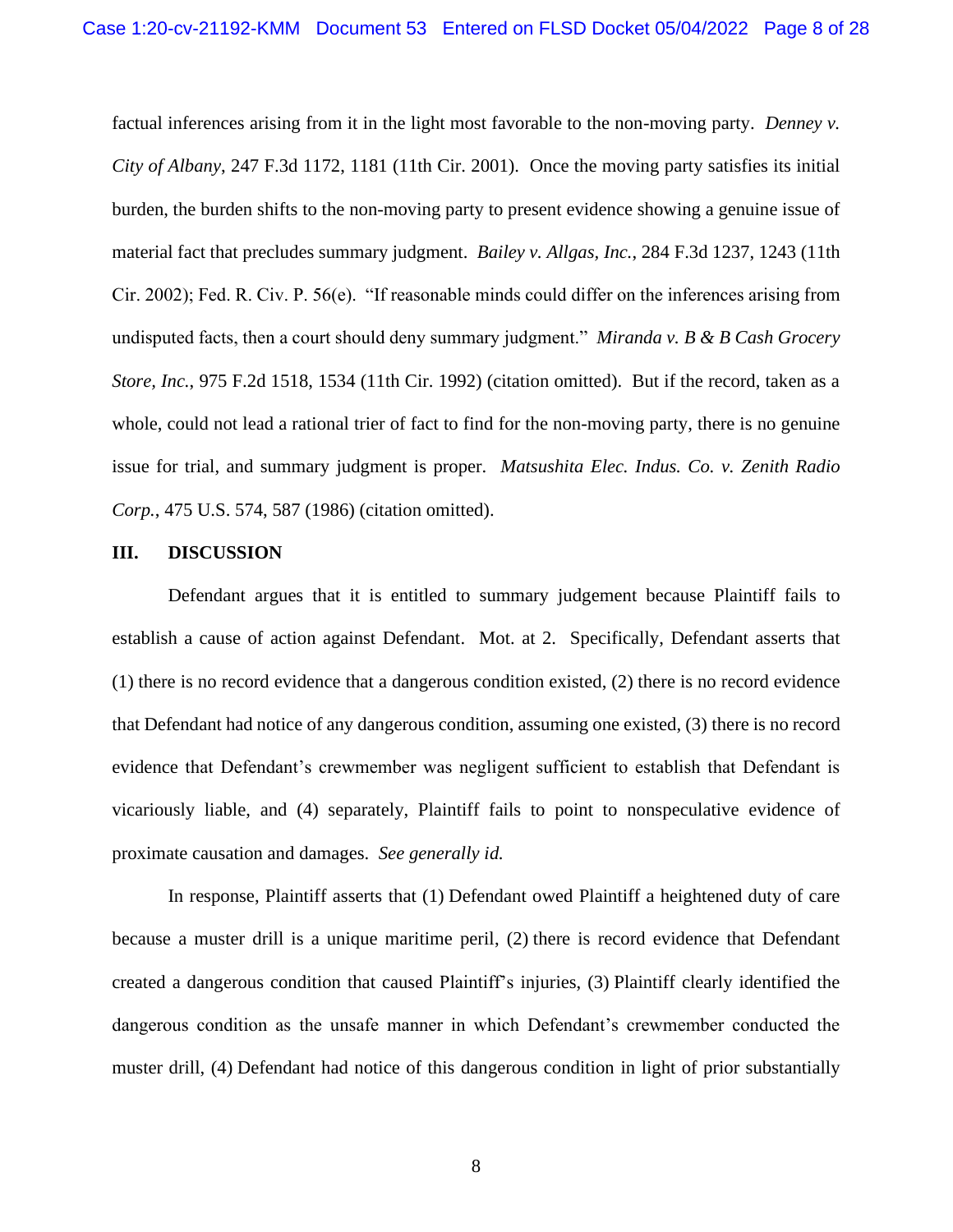similar incidents, (5) Defendant is vicariously liable because its employee, Artyushenko, was negligent, and (6) Plaintiff has adduced evidence of causation and damages. *See generally* Resp.

In reply, Defendant argues that (1) Defendant did not owe her a heightened duty of care, (2) Plaintiff fails to point to any evidence of a dangerous condition, negligence, or notice, (3) the evidence in the record is insufficient to establish that Defendant's crewmember breached a duty owed to Plaintiff, and (4) Plaintiff does not point to any record evidence that her fall on the *Anthem* caused her neck injury. *See generally* Reply.

The Court begins by reviewing principles that apply to negligence actions arising from conduct on cruise ships.

#### **A. Applicable Maritime Negligence Principles.**

This case is governed by Federal maritime law. *See Guevara v. NCL (Bahamas) Ltd.*, 920 F.3d 710, 720 (11th Cir. 2019) ("Maritime law governs actions arising from alleged torts committed aboard a ship sailing in navigable waters."). "[I]t is a settled principle of maritime law that a shipowner owes a duty of exercising reasonable care towards those lawfully aboard the vessel who are not members of the crew." *Smith v. Royal Caribbean Cruises, Ltd.*, 620 F. App'x 727, 729 (11th Cir. 2015) (quoting *Doe v. Celebrity Cruises, Inc.*, 394 F.3d 891, 908 (11th Cir. 2004) (citation omitted)). However, "[a] carrier by sea does not serve as an insurer to its passengers; it is liable only for its negligence." *Weiner v. Carnival Cruise Lines*, No. 11-cv-22516, 2012 WL 5199604, at \*2 (S.D. Fla. Oct. 22, 2012) (citing *Kornberg v. Carnival Cruise Lines, Inc.*, 741 F.2d 1332, 1334 (11th Cir. 1984)). "To prevail on a maritime tort claim, a plaintiff must show that (1) the defendant had a duty to protect the plaintiff from a particular injury; (2) the defendant breached that duty; (3) the breach actually and proximately caused the plaintiff's injury; and (4) the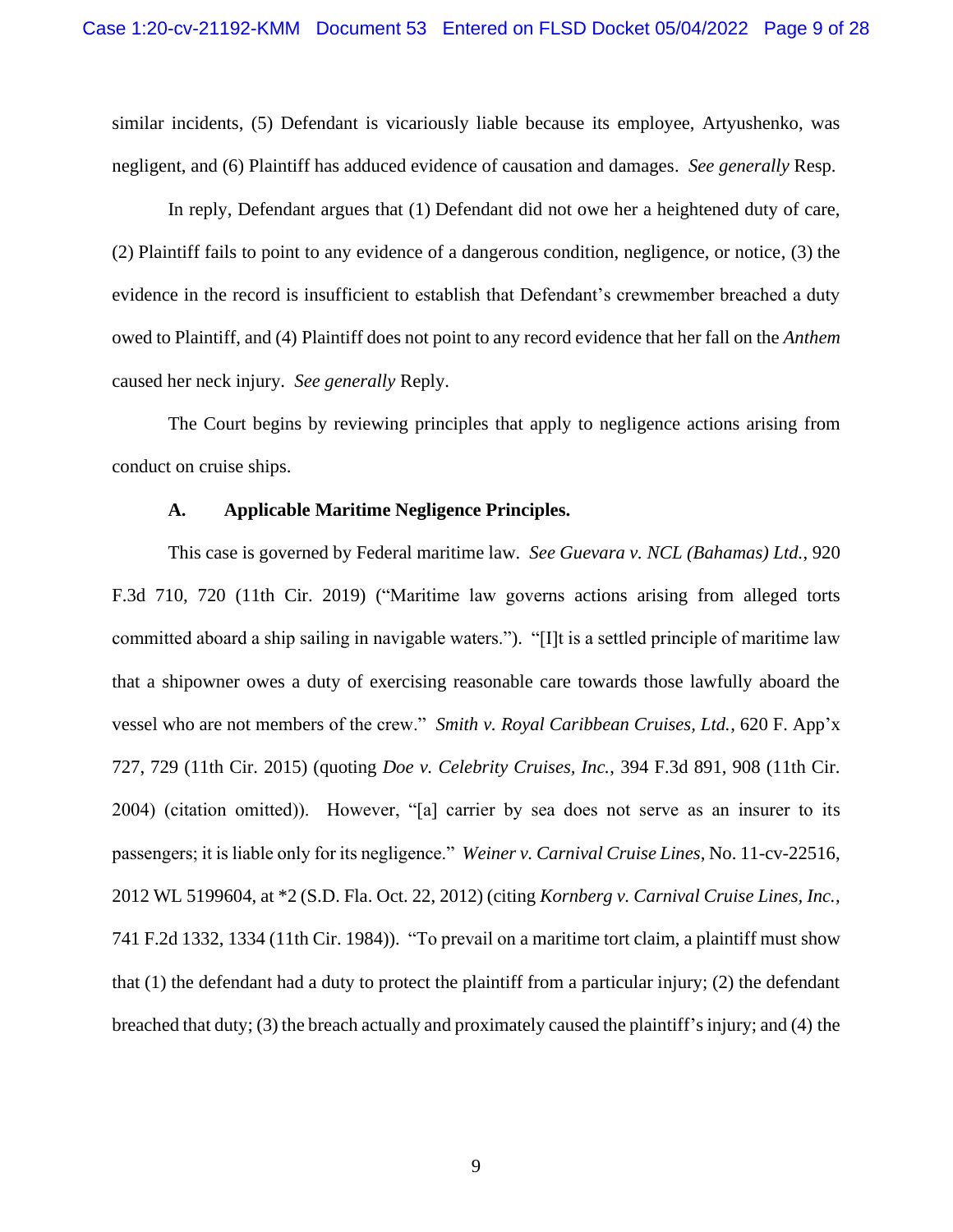plaintiff suffered actual harm." *Smith*, 620 F. App'x at 730 (citing *Chaparro v. Carnival Corp.*, 693 F.3d 1333, 1336 (11th Cir. 2012) (other citations omitted)).

#### **B. Duty Owed to Plaintiff.**

A threshold question before the Court is what duty Defendant owed to Plaintiff. Plaintiff argues that Defendant owed her a heightened duty of care because Defendant's muster drill is a unique maritime peril that passengers do not encounter on land. Resp. at 3–5. In contrast, Defendant argues that a heightened duty of care does not apply because, under the circumstances of this case, Plaintiff was not exposed to a unique maritime peril. Reply at 2–4.

It is *well-established* that a cruise line operator owes its passengers a duty of reasonable care under the circumstances. *See, e.g.*, *Chaparro v. Carnival Corp.*, 693 F.3d 1333, 1336 (11th Cir. 2012) ("Concerning the duty element in a maritime context the Supreme Court held in *Kermarec v. Compagnie Generale Transatlantique*, 358 U.S. 625, 630, 79 S. Ct. 406, 409, 3 L. Ed. 2d 550 (1959), that 'a shipowner owes the duty of exercising *reasonable care* towards those lawfully aboard the vessel who are not members of the crew.'") (emphasis in original); *Brown v. Carnival Corp., et al.*, 202 F. Supp. 3d 1332, 1338 (S.D. Fla. 2016) ("Generally, ship owners and operators do not owe a heightened or special duty of care to their passengers."); *Ceithaml v. Celebrity Cruises, Inc.*, 207 F. Supp. 3d 1345, 1350 (S.D. Fla. 2016) ("Pursuant to federal maritime law, the duty of care that cruise operators owe passengers is ordinary reasonable care under the circumstances, 'which requires, as a prerequisite to imposing liability, that the carrier have actual or constructive notice of the risk-creating condition.'") (quoting *Keefe v. Bahama Cruise Line, Inc.*, 867 F.2d 1318, 1322 (11th Cir. 1989)).

Plaintiff references the following language from *Keefe v. Bahama Cruise Line*, in addition to the testimony of Defendant's corporate representative, the testimony of Plaintiff's expert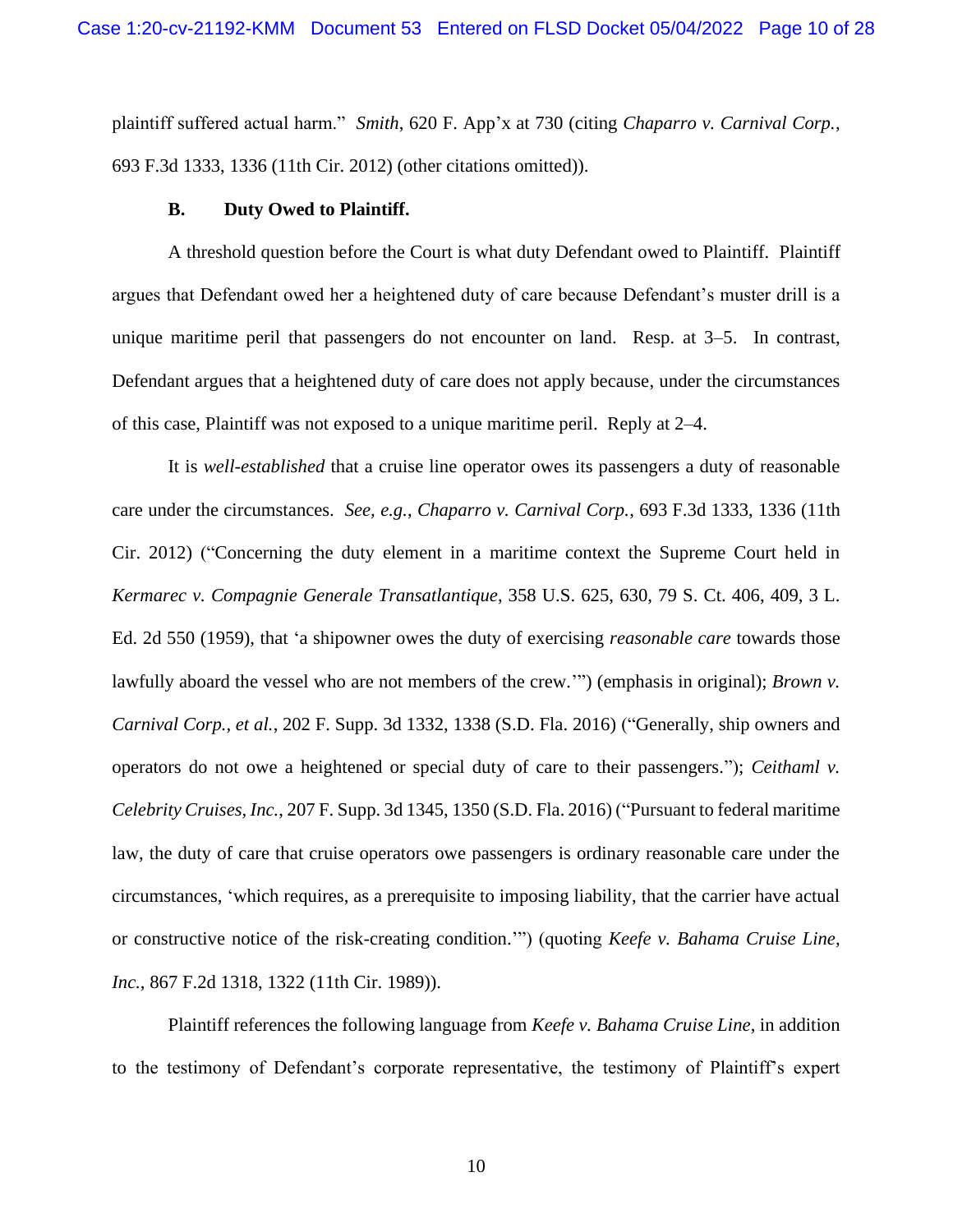witness, Mr. Randall W. Jaques, and a provision of the Safety of Life at Sea ("SOLAS") regulations, to support that a muster drill is a unique maritime peril for which Defendant owed her a heightened duty of care:

Accordingly, we hold that the benchmark against which a shipowner's behavior must be measured is ordinary reasonable care under the circumstances, a standard which requires, as a prerequisite to imposing liability, that the carrier have had actual or constructive notice of the risk-creating condition, at least where, as here, the menace is one commonly encountered on land *and not clearly linked to nautical adventure*.

Resp. at 3 (quoting *Keefe v. Bahama Cruise Line, Inc.*, 867 F.2d 1318, 1322 (11th Cir. 1989)) (emphasis in original).

However, Plaintiff's argument fails for two reasons. First, Plaintiff's facts and record evidence in support of her heightened duty of care argument are identified only in her Response and are not included in her Response Statement of Material Facts, *compare* Resp. at 4–5, *with* Pl.'s Resp. 56.1, which as noted earlier violates the Local Rules. Second, Defendant correctly observes that Plaintiff expressly pled in her Amended Complaint that Defendant owed her a duty of *reasonable care* under the circumstances. Reply at 3; *see also* Am. Compl. ¶ 14 ("At all times material hereto, it was the duty of Defendant to provide Plaintiff with reasonable care under the circumstances."); *id.* ¶ 18 (same); *id.* ¶ 23 (same but applied to Defendant's crewmembers). Plaintiff cannot amend her Amended Complaint by way of a response to a motion for summary judgment. *See Gilmour v. Gates, McDonald & Co.*, 382 F.3d 1312, 1315 (11th Cir. 2004) ("A plaintiff may not amend her complaint through argument in a brief opposing summary judgment."). On this basis alone, the Court can and does conclude that Defendant did not owe her a heightened duty of care, because Plaintiff, as the master of her complaint, does not seek to hold Defendant to a heightened duty of care and only does so at the current stage of this action.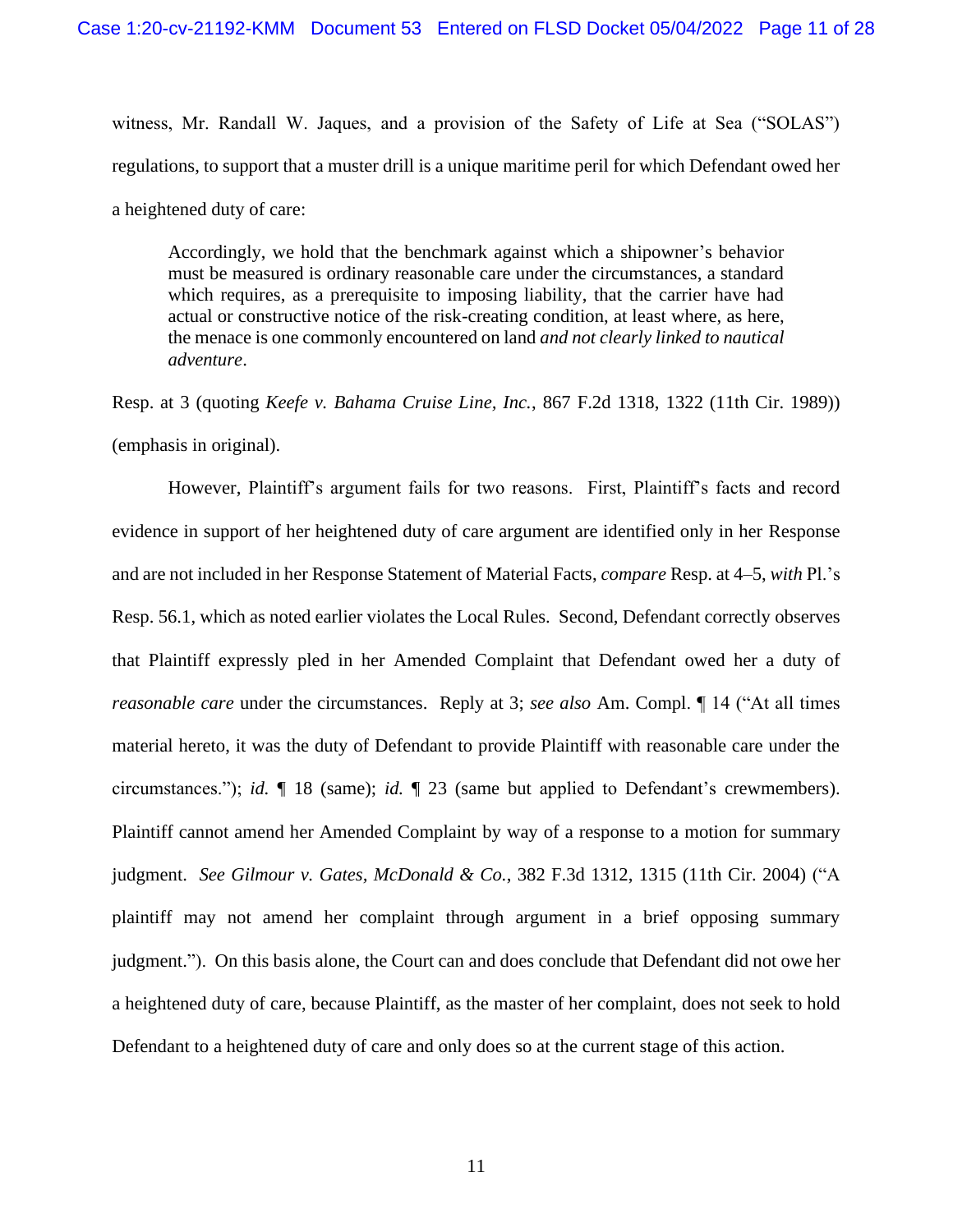Independently, the Court notes that Plaintiff points the Court to no Eleventh Circuit cases that have applied the heightened duty of care she seeks. The cases Plaintiff cites are either from outside the Eleventh Circuit or apply a duty of reasonable care. *See Keefe*, 867 F.2d at 1322 (noting the existence of a heightened care standard but applying ordinary care); *Rainey v. Paquet Cruises*, Inc., 709 F.2d 169, 172 (2d Cir. 1983) (same); *Harnesk v. Carnival Cruise Lines, Inc.*, No. 87- 2328-CIV-DAVIS, 1991 WL 329584, at \*5 (S.D. Fla. Dec. 27, 1991) ("Defendants owed a duty of reasonable care under the circumstances to Plaintiff on board the Carnivale. A combination of factors made the entrance to the Restroom where Plaintiff sustained injury unreasonably dangerous under the circumstances.").

The Court further notes that the one case Plaintiff cites as applying a heightened duty of care did so for circumstances where a heightened duty of care would not be applied within this Circuit. *Compare Weiss v. Holland Am. Line Inc.*, No. C12-2105 RSM, 2014 WL 1569204, at \*5 (W.D. Wash. Apr. 18, 2014) (holding a defendant cruise ship operator to a heightened duty of care where "the risk-creating condition was [not] the charity walk in itself but rather the occurrence of the charity walk during weather conditions with rough seas, near-gale winds, and moderate swells"), *with Kressly v. Oceania Cruises, Inc.*, 718 F. App'x 870, 872–73 (11th Cir. 2017) (declining "to adopt a heightened standard of care for vessels when they transport passengers during tumultuous weather"). 7 In fact, *Kressly* expressly states that "the federal maritime law in

<sup>7</sup> It is also not clear that a heightened duty of care would apply in the Ninth Circuit. In *Weiss,* the court summarized the Ninth Circuit case *In re Catalina Cruises, Inc.*, 137 F.3d 1422 (9th Cir. 1998), as holding a vessel operator to a high standard of care because "the hazard-creating condition was specific to the passage of the vessel on the high seas." *Weiss*, 2014 WL 1569204, at \*5. However, in *Kressly*, the Eleventh Circuit observed that the Ninth Circuit "merely clarified that 'where the risk is great because of high seas, an increased amount of care and precaution is reasonable.'" *Kressly*, 718 F. App'x at 872 (quoting *In re Catalina Cruises*, 137 F.3d at 1425-26). Indeed, in *In re Catalina Cruises*, the Ninth Circuit found that the district court had "correctly noted that a shipowner owes a duty of reasonable care to those aboard the ship who are not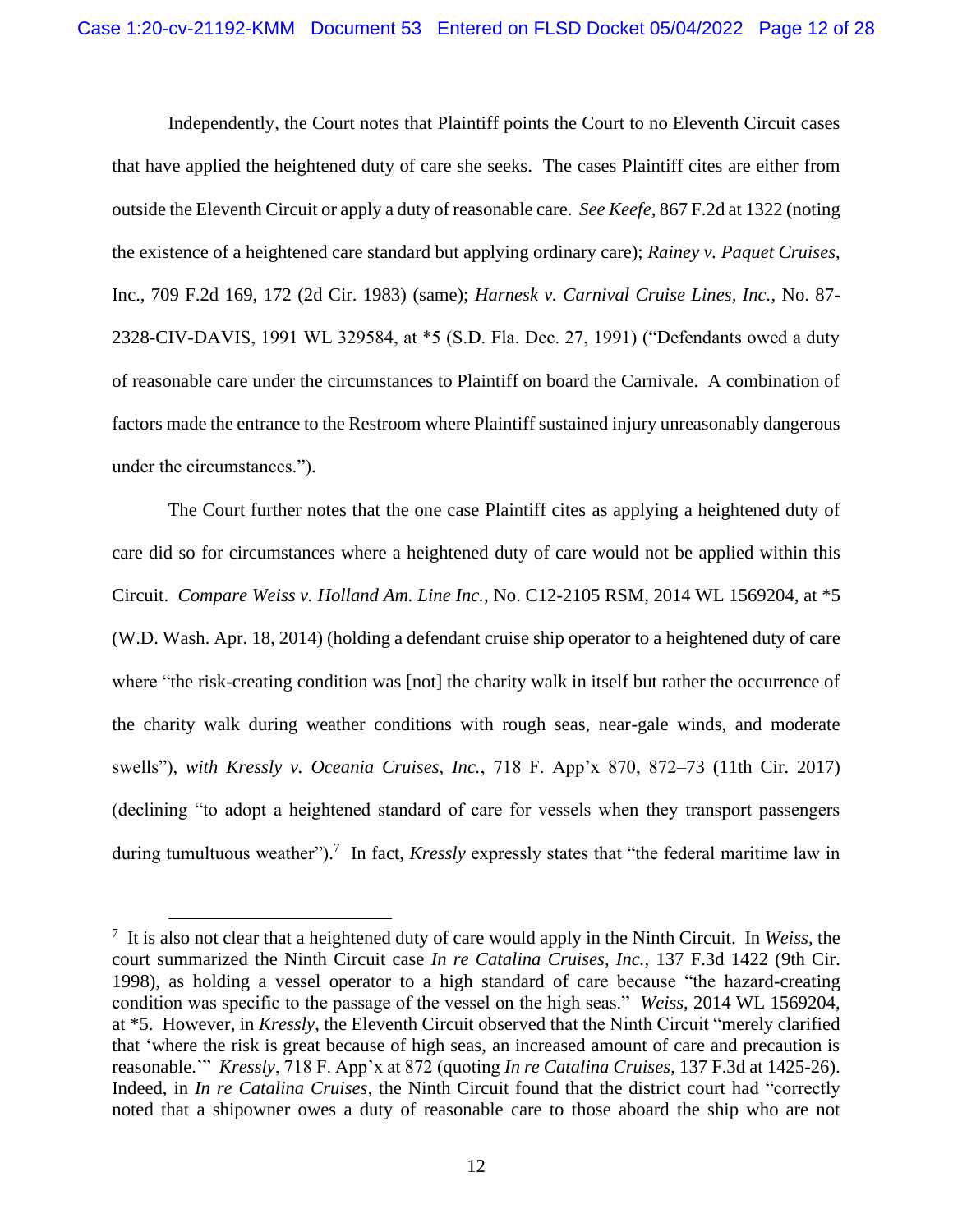this circuit is clear that the owner of a vessel in navigable waters owes passengers a duty of reasonable care under the circumstances." *Kressly*, 718 F. App'x at 872 (citing *Sorrels v. NCL (Bahamas) Ltd.*, 796 F.3d 1275, 1279 (11th Cir. 2015)); *see also Amy v. Carnival Corp.*, 961 F.3d 1303, 1308 n.4 (11th Cir. 2020) ("Our prior precedent forecloses Amy's argument for a heightened duty of care."); *Carroll v. Carnival Corp.*, 955 F.3d 1260, 1264 (11th Cir. 2020) ("With respect to the duty element, a cruise line like Carnival owes its passengers 'a "duty of reasonable care" under the circumstances.'" (citation omitted)).

The Court recognizes that Plaintiff has pointed to evidence that muster drills are uniquely maritime. However, based on the undisputed facts of this case, the Court would be strained to find that the risks associated with causing someone to feel rushed to take a seat in a theater are clearly linked to nautical adventure. The fact that Plaintiff felt rushed to take a seat in connection with a muster drill does not change this Court's conclusion that the duty of reasonable care applies in this case. 8

In sum, the Court finds that Defendant owed Plaintiff a duty of reasonable care under the circumstances.

### **C. Counts I and II.**

Having determined that Defendant owed Plaintiff a duty of care reasonable under the circumstances, the Court turns to Defendant's arguments that Plaintiff fails to point to record

crewmembers," but that "where the risk is great because of high seas, an increased amount of care and precaution is reasonable." *In re Catalina Cruises*, 137 F.3d at 1425-26.

<sup>8</sup> Plaintiff testified: "**Q.** Okay. And was -- had any portion of the muster drill started at the time that you fell? **A.** No, no. Because everybody had to be in the theater. They were swiping people. That's why they were waiting for late people, because they have to swipe everybody in, you know, before they start." Willis Dep. at 85:1–8.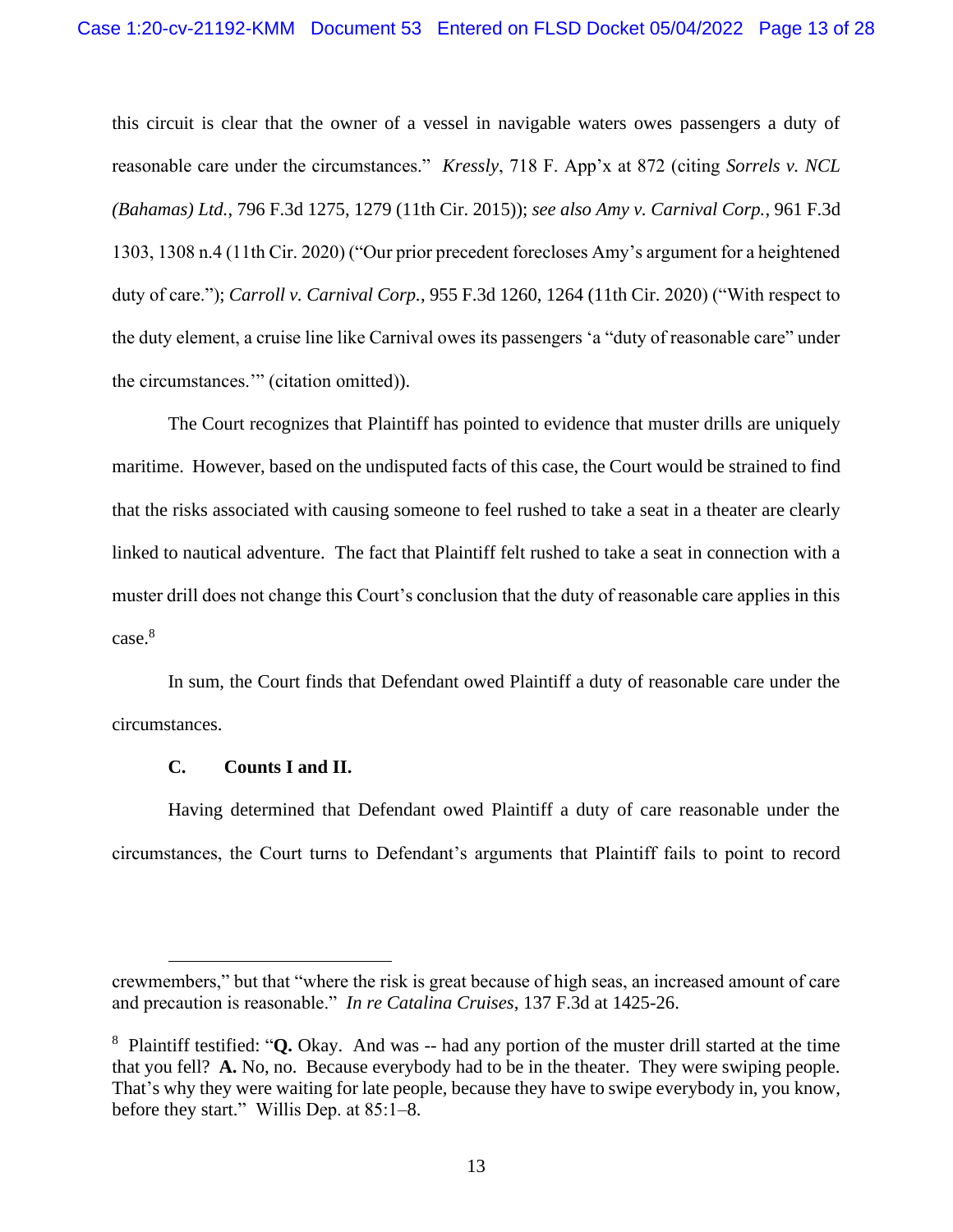evidence that any dangerous condition existed and, relatedly, that Defendant had notice of any dangerous condition.

Defendant argues that there is no record evidence that any dangerous condition existed. Mot. at 4–6. Specifically, Defendant asserts that Plaintiff's testimony makes clear that she did not slip or trip, nothing blocked her view, the lighting was sufficient, and she knew she was stepping down. *Id.* at 4–5. Defendant further argues that, despite her testimony that she felt rushed, her expert witness testified<sup>9</sup> that muster drills must be conducted with a sense of urgency, and in any event, Plaintiff was not rushing. *Id.* at 5. Separately, Defendant argues that Plaintiff fails to establish that Defendant had actual or constructive notice of any dangerous condition because no dangerous condition existed. *Id.* at 5–6. Last, Defendant argues that the mere fact that Plaintiff suffered an injury is not sufficient to establish that a dangerous condition existed. *Id.* at 6 (quoting *O'Brien v. NCL (Bahamas) Ltd.*, 288 F. Supp. 3d 1302, 1309 (S.D. Fla. 2017), *abrogated on other grounds by Tesoriero v. Carnival Corp.*, 965 F.3d 1170, 1180 (11th Cir. 2020)).

In response, Plaintiff argues that her Amended Complaint clearly identifies the dangerous conditions as the dangerous way in which it runs its muster drill. Resp. at 6. Specifically, Plaintiff asserts that the dangerous condition was that Defendant (1) required passengers to participate in the muster drill without special considerations for those passengers who are physically unfit to participate, (2) rushed passengers through the muster drill without regard for their physical condition or abilities, and (3) required a dangerous number of passengers to participate in the

<sup>&</sup>lt;sup>9</sup> As noted earlier, Defendant has moved to strike Plaintiff's expert, Mr. Randall Jaques, and preclude him from offering opinion testimony,*see generally* (ECF No. 41), even though Defendant quotes Mr. Jaques's undisputed deposition testimony in its Statement of Material Facts, *see* Def.'s 56.1 ¶ 4(a)–(e). Plaintiff does not point to Mr. Jaques's deposition testimony or expert opinions in support of her constructive notice and causation arguments, *see generally* Resp., thus the Court finds that it need not resolve Defendant's motion to strike Mr. Jaques*, see Fuentes v. Classica Cruise Operator Ltd, Inc.*, No. 20-14639, slip op. at 14–15 (11th Cir. May 3, 2022).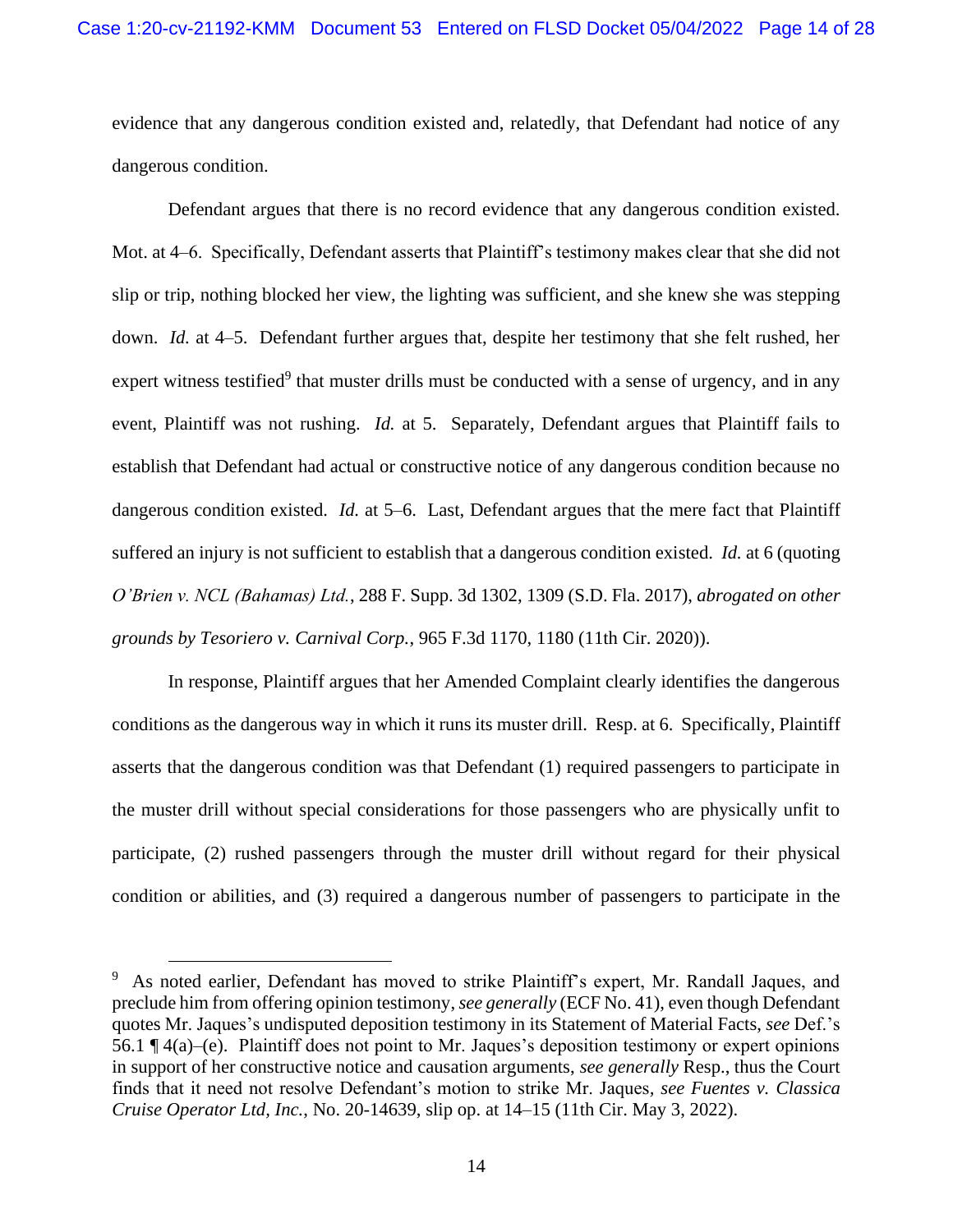muster drill at the same time. *Id.* (quoting Am. Compl. ¶ 12). In support, Plaintiff points to (a) her deposition testimony wherein she states she felt rushed, (b) the testimony and opinions of her expert wherein he opined that Defendant should have considered Plaintiff's functional limitations, (c) the testimony of Defendant's corporate representative regarding Defendant's expectations regarding safety, accommodations, and muster drills, and (d) Defendant's crowd management training materials.<sup>10</sup> *Id.* at 6–13. As to notice, Plaintiff responds that there have been three other incidents that she contends are substantially similar to her incident. *Id.* at 14–17 (citing (ECF Nos. 48-1, 48-2, 48-3)).

In reply, Defendant argues that, at bottom, Plaintiff brings this action "because she felt rushed and/or because she was not provided an unspecified accommodation." Reply at 4. Defendant further notes that Plaintiff's own deposition testimony was that she was walking at a regular pace and did not communicate any request for an accommodation. *Id.* And Defendant argues that Plaintiff's subjective feeling that she was being rushed is not a dangerous condition. *Id.* ("Plaintiff's mere belief that she was being rushed or pressured is insufficient to maintain her negligence claim."). As to notice, Defendant points to its Motion *in Limine*, wherein it seeks to exclude Plaintiff's evidence of substantially similar incidents because they are not substantially similar to Plaintiff's incident. *Id.* at 5; *see also* (ECF No. 42) at 2–6.

It is well-established that the ordinary reasonable care under the circumstances standard requires "as a prerequisite to imposing liability . . . that the shipowner have had actual or constructive notice of the risk-creating condition." *Smith*, 620 F. App'x at 730 (citing *Keefe*, 867 F.2d at 1322). "In other words, a cruise ship operator's duty is to shield passengers from known

<sup>10</sup> Plaintiff did not reference Defendant's Crowd Management Training within her Response Statement of Material Facts.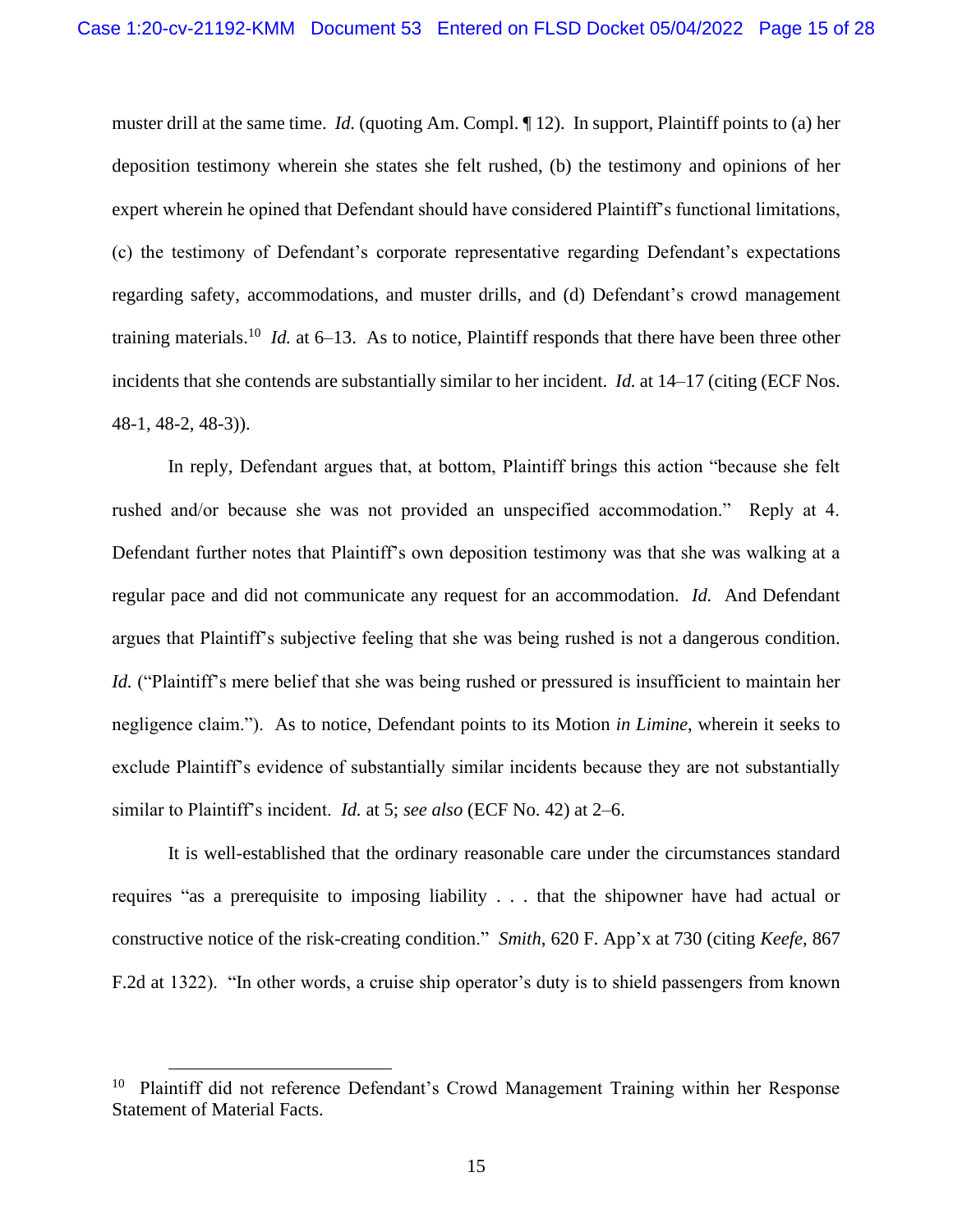dangers (and from dangers that should be known), whether by eliminating the risk or warning of it. Liability for a cruise ship operator thus 'hinges on whether it knew or should have known' about the dangerous condition."<sup>11</sup> Tesoriero v. Carnival Corp., 965 F.3d 1170, 1178 (11th Cir. 2020), *cert. denied*, 141 S. Ct. 2516 (2021).

"Actual notice exists when the defendant knows of the risk creating condition." *Bujarski v. NCL (Bahamas) Ltd.*, 209 F. Supp. 3d 1248, 1250 (S.D. Fla. 2016) (citing *Keefe*, 867 F.2d at 1322). In the absence of actual notice, a plaintiff must establish constructive notice. The Eleventh Circuit has provided the following guidance:

We have identified at least two ways that constructive notice can be shown. *First*, a plaintiff can establish constructive notice by showing that a "defective condition existed for a sufficient period of time to invite corrective measures." [*Guevara v. NCL (Bahamas) Ltd.*, 920 F.3d 710, 720 (11th Cir. 2019)] (alterations adopted) (quoting *Monteleone v. Bahama Cruise Line, Inc.*, 838 F.2d 63, 65 (2d Cir. 1988)). *Second*, a plaintiff can show evidence of "substantially similar incidents in which conditions substantially similar to the occurrence in question must have caused the prior accident." *Id.* (quotation marks and citation omitted). On the other hand, the fact that the cruise line runs the ship is not enough—constructive notice of a risk cannot be imputed merely because a shipowner "created or maintained" the premises. [*Everett v. Carnival Cruise Lines*, 912 F.2d 1335, 1358–59 (11th Cir. 1990)].

*Tesoriero*, 965 F.3d at 1178–79.

Further, "[w]hen the non-moving party bears the burden of proof on an issue at trial," as Plaintiff does in this case on her general negligence and negligent failure to warn claims, "the moving party need not 'support its motion with affidavits or other similar material negating the opponent's claim,' in order to discharge this initial responsibility." *Rice-Lamar v. City of Ft. Lauderdale*, 232 F.3d 836, 840 (11th Cir. 2000) (quoting *Celotex*, 477 U.S. at 434). "Instead, the

<sup>&</sup>lt;sup>11</sup> In addition, "[u]nder federal admiralty law, a cruise ship has no duty to warn of known dangers that are open and obvious." *Krug*, 745 F. App'x at 866. The Court does not address whether the dangerous conditions Plaintiff alleges were an open and obvious condition because the Parties do not address it in their briefing.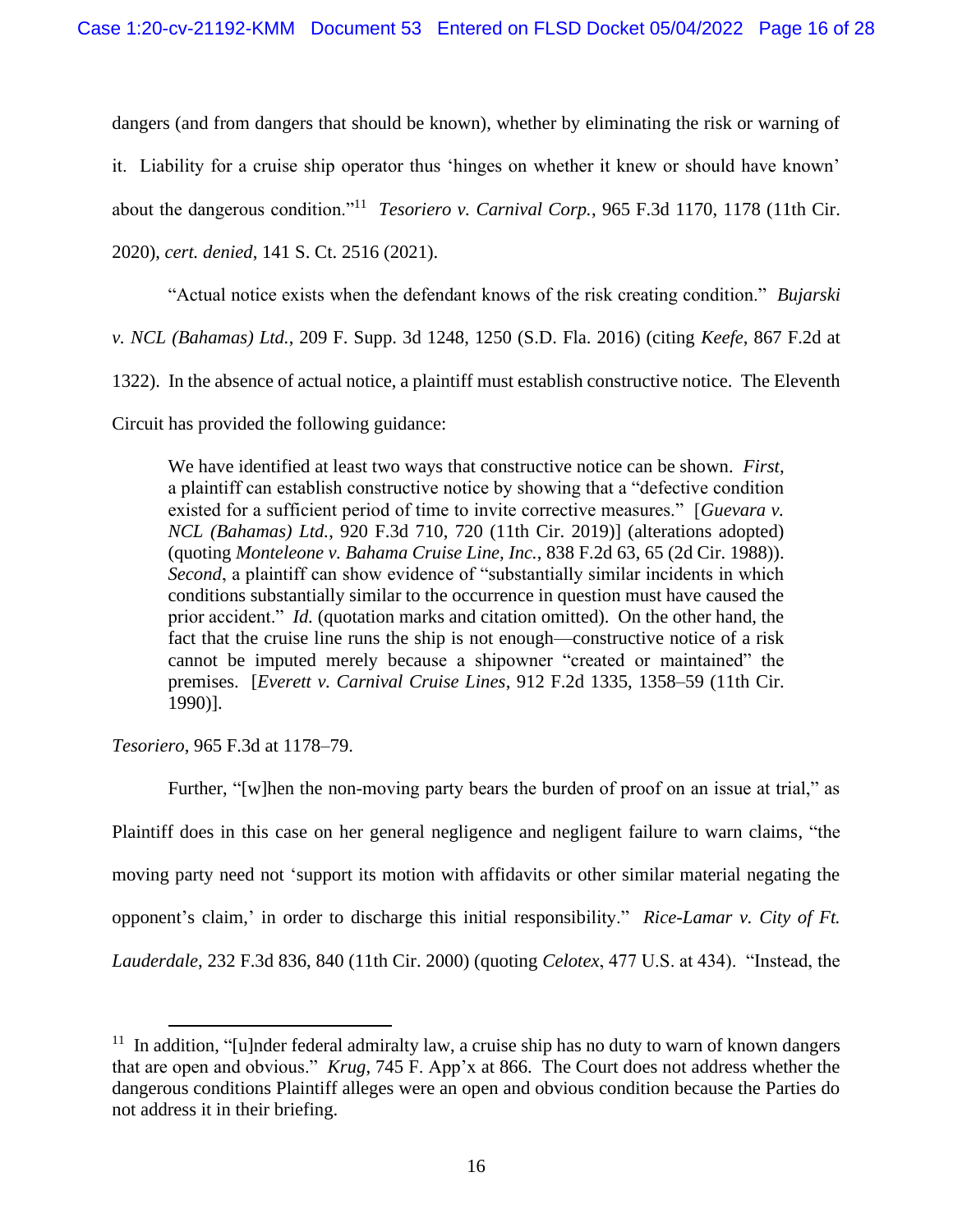moving party simply may 'show'—that is, point out to the district court—that there is an absence of evidence to support the nonmoving party's case." *Id.* (quoting *Celotex*, 477 U.S. at 325) (alterations incorporated). Here, Defendant points the Court to the lack of record evidence as to Defendant's actual or constructive notice of any dangerous condition, assuming one existed.

With the burden shifting, Plaintiff responds that there is evidence of three substantially similar incidents sufficient to create a genuine issue of fact whether Defendant had constructive notice that the way in which it conducted its muster drill was dangerous. Resp. at 14–17; *see also*  Pl.'s Resp. 56.1 at  $4 \sqrt{\frac{910}{cm}}$  (citing (ECF Nos. 48-1, 48-2, 48-3)). As noted above, Defendant disputes that these incidents are substantially similar to Plaintiff's incident and has separately moved to exclude evidence of these prior incidents. Def.'s Reply 56.1 ¶ 10; *see* (ECF No. 42) at 2–6.

To resolve whether there is a genuine issue of fact material regarding Defendant's constructive notice, the Court finds it necessary to resolve Defendant's Motion *in Limine* to the extent Defendant seeks to exclude evidence of prior incidents.

#### **1. Defendant's Motion** *in Limine***.**

Defendant seeks to preclude Plaintiff from offering evidence of prior incidents. *See generally* ("Def. MIL") (ECF No. 42).

"In fairness to the parties and their ability to put on their case, a court should exclude evidence *in limine* only when it is clearly inadmissible on all potential grounds." *United States v. Gonzalez*, 718 F. Supp. 2d 1341, 1345 (S.D. Fla. 2010) (citation omitted). "The movant has the burden of demonstrating that the evidence is inadmissible on any relevant ground." *Id.* (citation omitted). "Unless evidence meets this high standard, evidentiary rulings should be deferred until trial so that questions of foundation, relevancy, and potential prejudice may be resolved in proper context." *Palmetto 241 LLC v. Scottsdale Ins. Co.*, No. 19-cv-22195-BLOOM/Louis, 2020 WL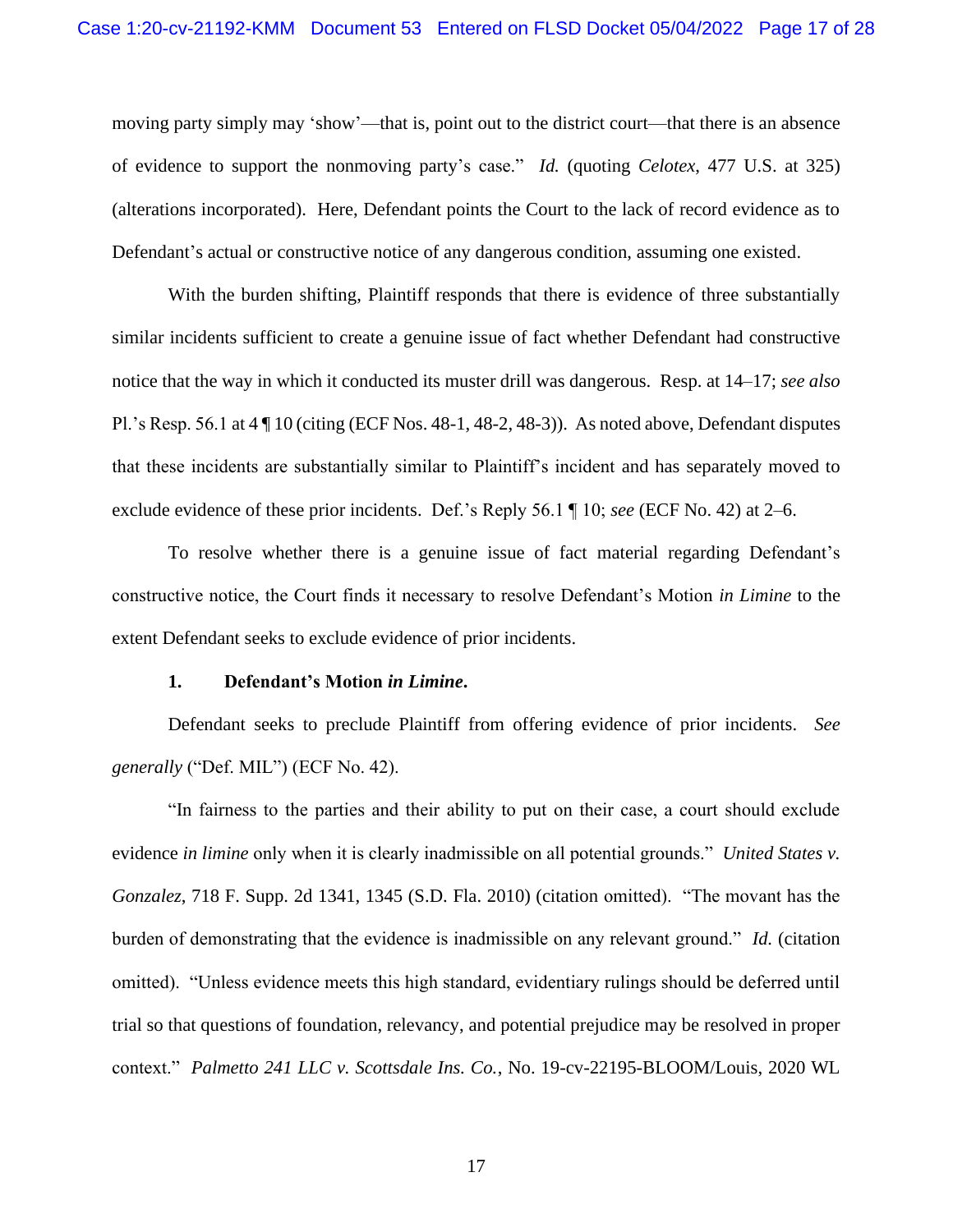2736646, at \*1 (S.D. Fla. May 26, 2020) (citation and internal quotation marks omitted). "Likewise, '[i]n light of the preliminary or preemptive nature of motions *in limine*, any party may seek reconsideration at trial in light of the evidence actually presented and shall make contemporaneous objections when evidence is elicited.'" *Id.* (citation and internal quotation marks omitted); *see also In re Seroquel Prods. Liab. Litig.*, Nos. 06-md-1769-Orl-22DAB, 07 cv 15733 Orl-22DAB, 2009 WL 260989, at \*1 (M.D. Fla. Feb. 4, 2009) ("The court will entertain objections on individual proffers as they arise at trial, even though the proffer falls within the scope of a denied motion *in limine*.") (citation omitted).

Defendant argues that the prior incidents Plaintiff seeks to introduce are not substantially similar to her incident. Def. MIL at 2–6,

Under the "substantial similarity doctrine," a party must provide evidence of "conditions substantially similar to the occurrence in question" that "caused the prior accident." *Taiariol v. MSC Crociere, S.A.*, No. 0:15-CV-61131-KMM, 2016 WL 1428942, at \*4 (S.D. Fla. Apr. 12, 2016), *aff'd*, 677 F. App'x 599 (11th Cir. 2017) (citing *Jones v. Otis Elevator Co.*, 861 F.2d 655, 661–62 (11th Cir. 1988) (citation omitted); *see also Sorrels*, 796 F.3d at 1287–88 (affirming district court's ruling that "evidence of 22 other slip and fall incidents" aboard defendant's vessel did not meet the "substantial similarity doctrine" as none of the falls occurred where plaintiff fell, other injured passengers wore varying styles of footwear, and additional factors were involved) (other citations omitted). In addition, "the prior accident must not have occurred too remote in time." *Jones v. Otis Elevator Co.*, 861 F.2d 655, 662 (11th Cir. 1988). "The 'substantial similarity' doctrine does not require identical circumstances, and allows for some play in the joints depending on the scenario presented and the desired use of the evidence." *Sorrels*, 796 F.3d at 1287.

18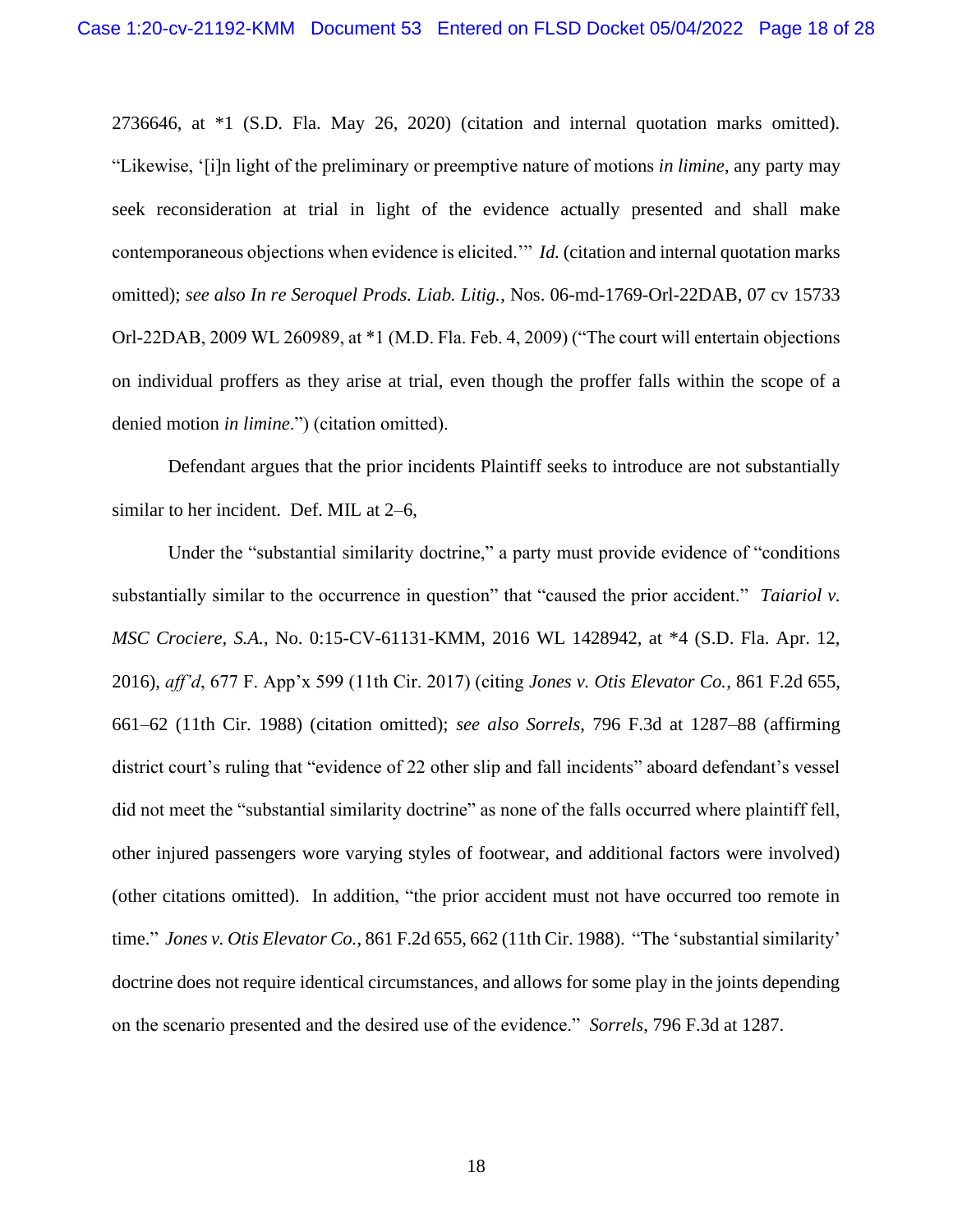Here, Plaintiff points to three incidents that she argues are substantially similar because all three involved dangerous conditions similar to what Plaintiff alleges, occurred within three years before Plaintiff's incident, and involved Defendant's muster drill aboard Defendant's vessels. (ECF No. 48) at 2–3. In reply, Defendant argues that each of the three prior incidents differs from Plaintiff's incident in significant ways. The Court reviews each incident in reverse.

First, the July 30, 2018 incident involving Barnes Boyle on the *Enchantment* is not substantially similar to Plaintiff's incident. There, Mr. Boyle fell *after the muster drill* when "someone ran into him" causing him to "f[a]ll into a lady in a scooter." (ECF No. 46-7) at 2. Mr. Boyle stated that the cause was "to<sup>[o]</sup> many people trying to move at the same time," and noted that the incident could have been avoided if he could have "gone to a different muster station." *Id.* Although Plaintiff pleads in her Amended Complaint that Defendant required a dangerous number of passengers to participate in the muster drill at the same time, Am. Compl. ¶ 12, the undisputed facts in this case are that Plaintiff believes she fell because she felt rushed to take a seat by Defendant's crewmember as she was descending a step, not because someone in a crowd ran into her. *See* Def.'s 56.1 ¶ 3(c) (quoting Willis Dep. at 79:1–19); Pl.'s Resp. 56.1 at 1 ¶ 3. Unlike Mr. Boyle, Plaintiff did not fall because she was pushed by a crowd leaving the muster drill. For this reason, the Court finds that evidence of Mr. Boyle's incident is not substantially similar to Plaintiff's incident and is therefore inadmissible as evidence of Defendant's constructive notice.

Second, the March 6, 2017 incident involving Mary Daniels is not substantially similar to Plaintiff's incident. There, Ms. Daniels fell when she "tripped trying to get [her] walker over the doorway and was pushed or stumbled." (ECF No. 46-6) at 2. Ms. Daniels's Guest Injury Statement states that the cause was that she was "pushed because of crowd *leaving after muster drill.*" *Id.* (emphasis added). Ms. Daniels wrote that she would not have been injured if she had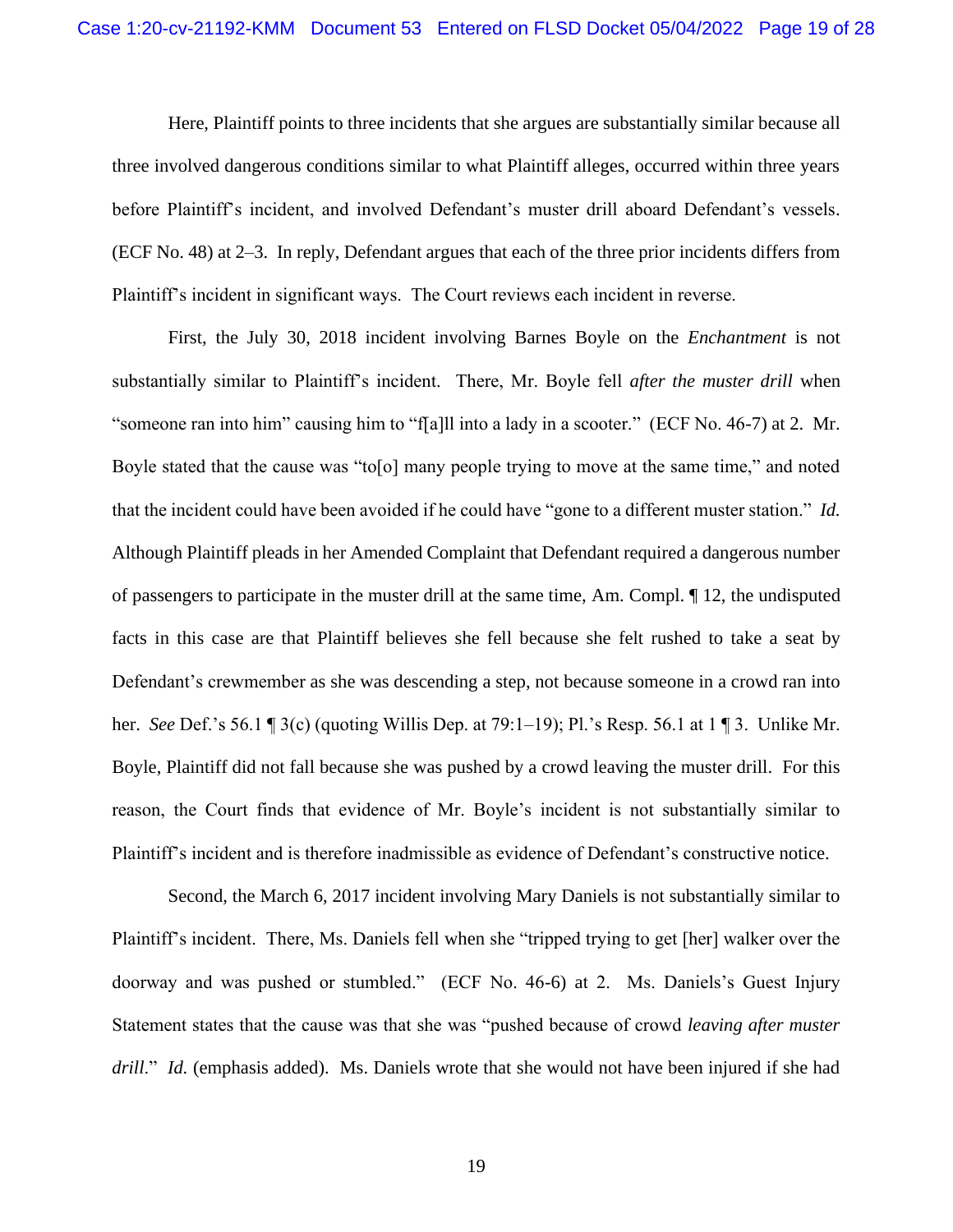been permitted to report to a muster location for the elderly and persons with disabilities. *Id.*  Although Plaintiff pleads in her Amended Complaint that Defendant required passengers to participate in the muster drill without regard to their physical limitations, Am. Compl. ¶ 12, the undisputed facts in this case, again, are that Plaintiff believes she fell because she felt rushed to take her seat at the start of a muster drill, not because she was pushed by a crowd leaving the muster drill. *See* Def.'s 56.1 ¶ 3(c) (quoting Willis Dep. at 79:1–19); Pl.'s Resp. 56.1 at 1 ¶ 3. Unlike Ms. Daniels, Plaintiff did not fall because too many people were moving after the muster drill. For this reason, the Court finds that evidence of Ms. Daniels's incident is not substantially similar to Plaintiff's incident and is therefore inadmissible as evidence of Defendant's constructive notice.

Last, Defendant seeks to exclude evidence of the October 20, 2018 incident involving James Bennetts on the *Independence*. There, Mr. Bennetts fell when he "trip[p]ed up a ste[]p on the way to the muster drill in the main restaurant." (ECF No. 46-5) at 2 (alteration incorporated). Mr. Bennetts wrote that the cause was "concentrating on where the stewert [sic] was telling us to go." *Id.* In response to the question, "What could you (or anyone else) have done to avoid this incident?", Mr. Bennetts wrote only the words, "no rushing." *Id.* Plaintiff argues that this incident is substantially similar to Plaintiff's incident because both Plaintiff and Mr. Bennetts "i) . . . were concentrating on where the steward was telling them to go; and ii) they felt rushed." (ECF No. 48) at 5. Plaintiff also notes that both incidents involve the "same conditions in the sense of a muster drill that a passenger says was not safe because they were 'rushed.'" *Id.* Defendant argues that Plaintiff has not met her burden of establishing that the two incidents are substantially similar, as Mr. Bennetts's injury statement does not indicate who was rushing him. (ECF No. 49) at 1–2 ("There is no indication in Mr. Bennets' incident if a crewmember was rushing him, a family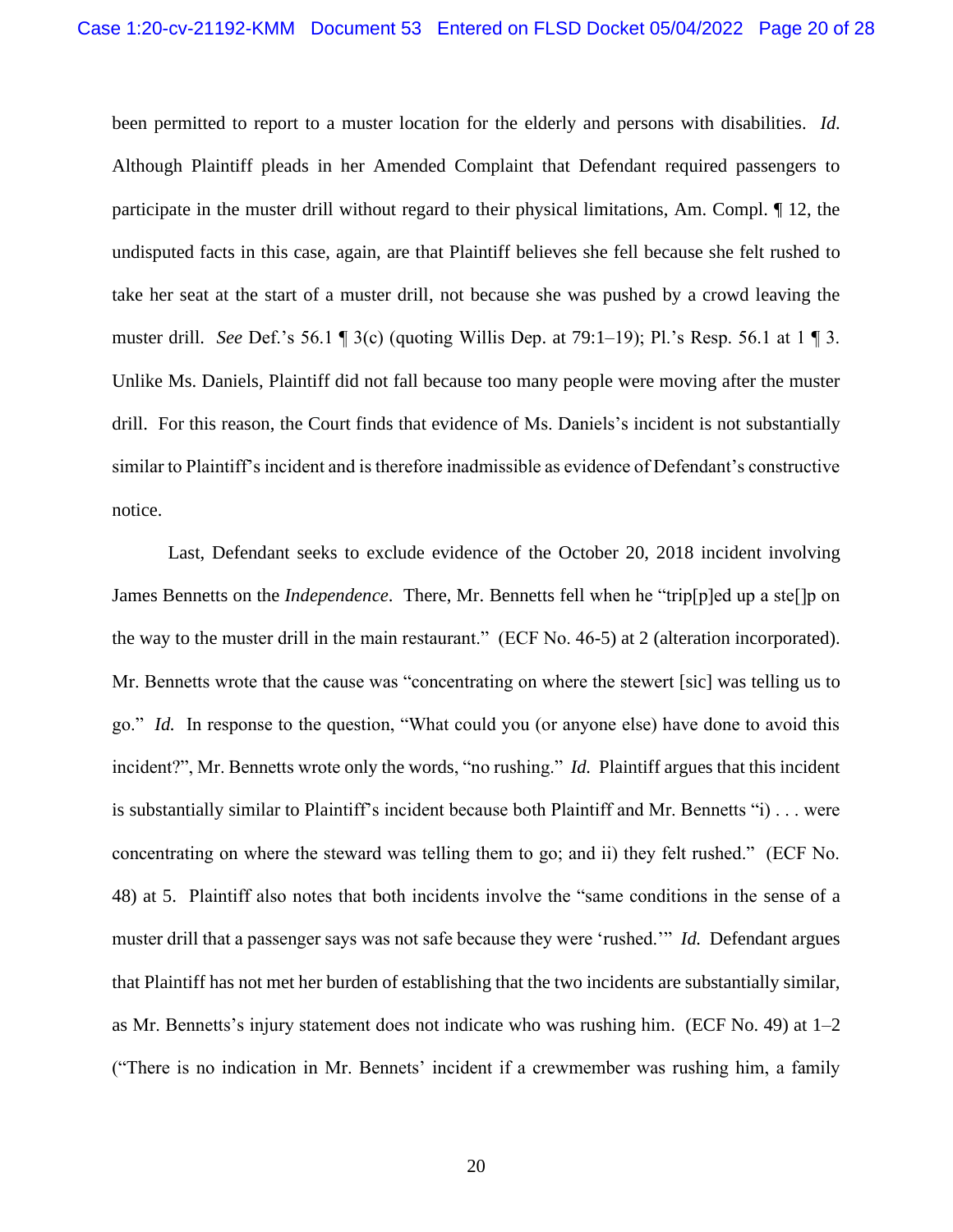member was rushing him[,] or if he was simply referring to himself as rushing.").

The Court agrees that Plaintiff attempts to read circumstances into Mr. Benentts's injury statement that are not expressed. Noticeably absent from Mr. Bennetts's injury statement is any indication whether he was being rushed, and if so, who was rushing whom. This is particularly important where Plaintiff pleads that Defendant created a dangerous condition by rushing passengers through its muster drills without regard for their physical condition. *See* Am. Compl. ¶ 12. Also absent from Mr. Bennetts's injury statement is any connection between being rushed and Mr. Bennetts's physical condition. In contrast and as noted in detail above, Plaintiff testified that certain physical limitations precluded her from taking a seat where Defendant's crewmember initially instructed her to sit at the start of the muster drill, and then Plaintiff fell for reasons unknown to her because she felt rushed. Further, whereas Mr. Bennetts tripped, it is not disputed that Plaintiff did not trip on anything. Willis Dep. at 88:20–23; *see* Def.'s 56.1 ¶ 3(g); Pl.'s Resp. 56.1 at 1 ¶ 3. Although there is "play in the joints" with respect to substantially similar incidents, the Court cannot conclude that Mr. Bennetts's incident is substantially similar to Plaintiff's incident solely because it contains the two words "no rushing." For this reason, the Court finds that evidence of Mr. Bennetts's incident is not substantially similar to Plaintiff's incident and is therefore inadmissible as evidence of Defendant's constructive notice.

Accordingly, the Court will GRANT Defendant's Omnibus Motion *in Limine* (ECF No. 42) to the extent it seeks to exclude evidence of the three incidents discussed above. In all other respects, Defendant's Omnibus Motion *in Limine* is DENIED AS MOOT.<sup>12</sup>

<sup>&</sup>lt;sup>12</sup> In its Omnibus Motion *in Limine*, moved to preclude Plaintiff from introducing (1) evidence of the prior incidents discussed above, (2) evidence or testimony regarding Plaintiff's loss of earnings capacity and future wages, and (3) the opinions of her treating physicians beyond those arising from treatment. *See generally* Def. MIL.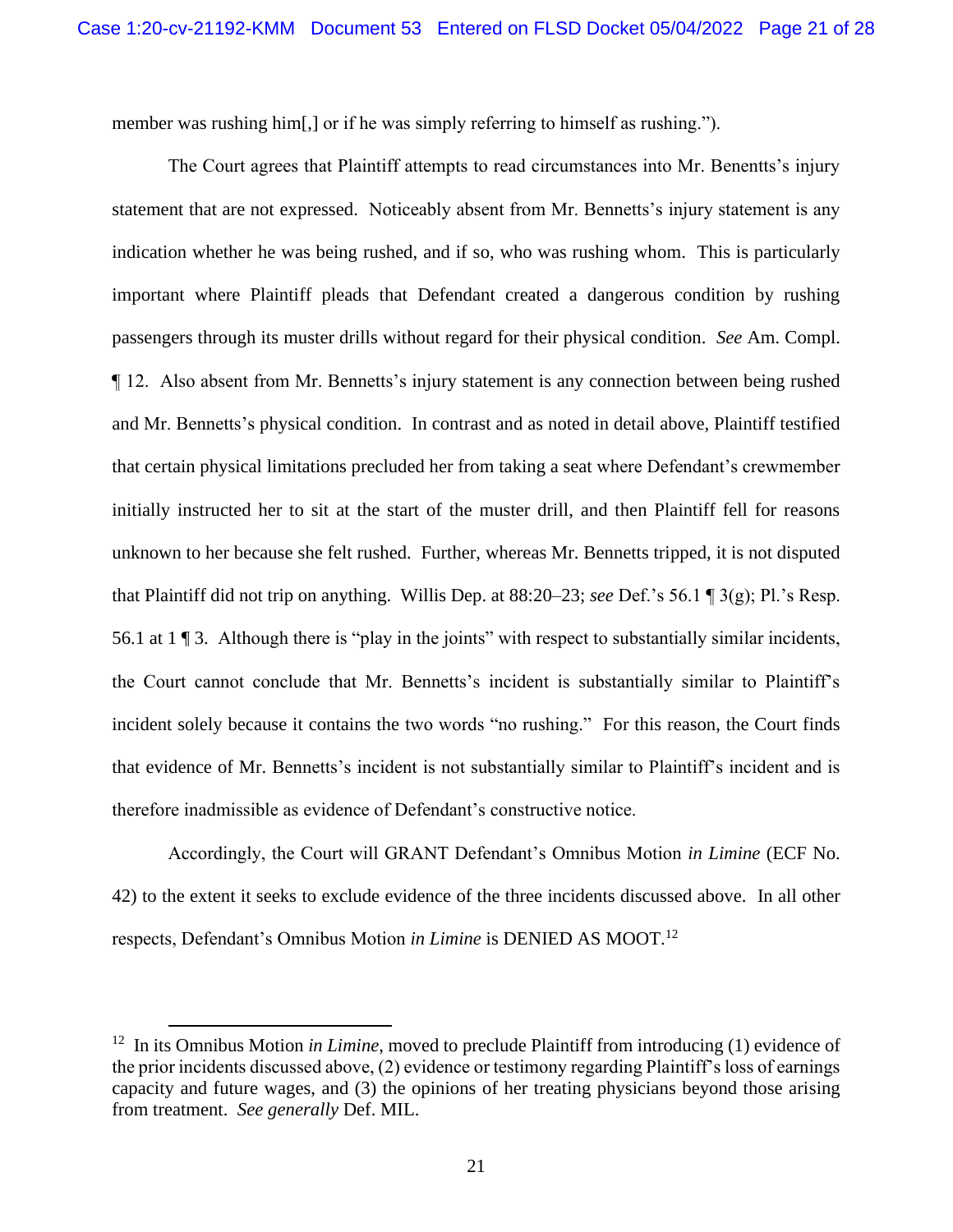# **2. Whether Plaintiff Establishes a Genuine of Fact Regarding Constructive Notice.**

Having determined that Plaintiff may not introduce Mr. Bennetts's, Ms. Daniels's, and Mr. Boyle's prior incidents as evidence of Defendant's constructive notice, the Court now turns to whether Plaintiff has adduced evidence sufficient to create a genuine issue of material fact as to Defendant's constructive notice. Because Defendant pointed to the absence of evidence, the burden shifts to Plaintiff to point the Court to admissible evidence of Defendant's constructive notice sufficient to create a genuine issue of material fact. Plaintiff points the Court only to evidence of the three prior incidents discussed above,<sup>13</sup> Resp. at 14–17, which the Court has determined are not substantially similar to her incident, and thus, inadmissible.

Accordingly, Plaintiff fails to adduce record evidence sufficient to establish a genuine issue of material fact regarding Defendant's constructive notice of the dangerous conditions she advances in this litigation. On this basis, Defendant is entitled to summary judgment on Plaintiff's general negligence (Count I) and negligent failure to warn (Count II) claims.

## **D. Count III.**

In Count III of the Amended Complaint, Plaintiff asserts a separate claim for general negligence against Defendant based on vicarious liability for the conduct of its crewmember, Artyushenko.<sup>14</sup> Plaintiff's Amended Complaint lists seven (7) ways in which Defendant or its

<sup>&</sup>lt;sup>13</sup> Plaintiff's Response Statement of Material Facts includes an additional, disputed fact that reads, "At the time of Plaintiff's May 4, 2019 incident, Defendant was on notice of dangerous conditions Plaintiff has alleged to have cause[d] her injuries." Pl.'s Resp. 56.1 at ¶ 9. The evidence cited in support is the testimony of Defendant's corporate representative discussing the three incident reports noted above.

<sup>&</sup>lt;sup>14</sup> Plaintiff's Amended Complaint can be read as treating all three claims asserted as vicarious liability claims. In Counts I and II, Plaintiff asserts "it was the duty of Defendant to provide Plaintiff with reasonable care." Am. Compl.  $\P$  14, 18. However, both counts conclude with "Defendant and/or its crewmember for which it is vicariously liable . . . ." *Id.* ¶¶ 17, 22. In contrast,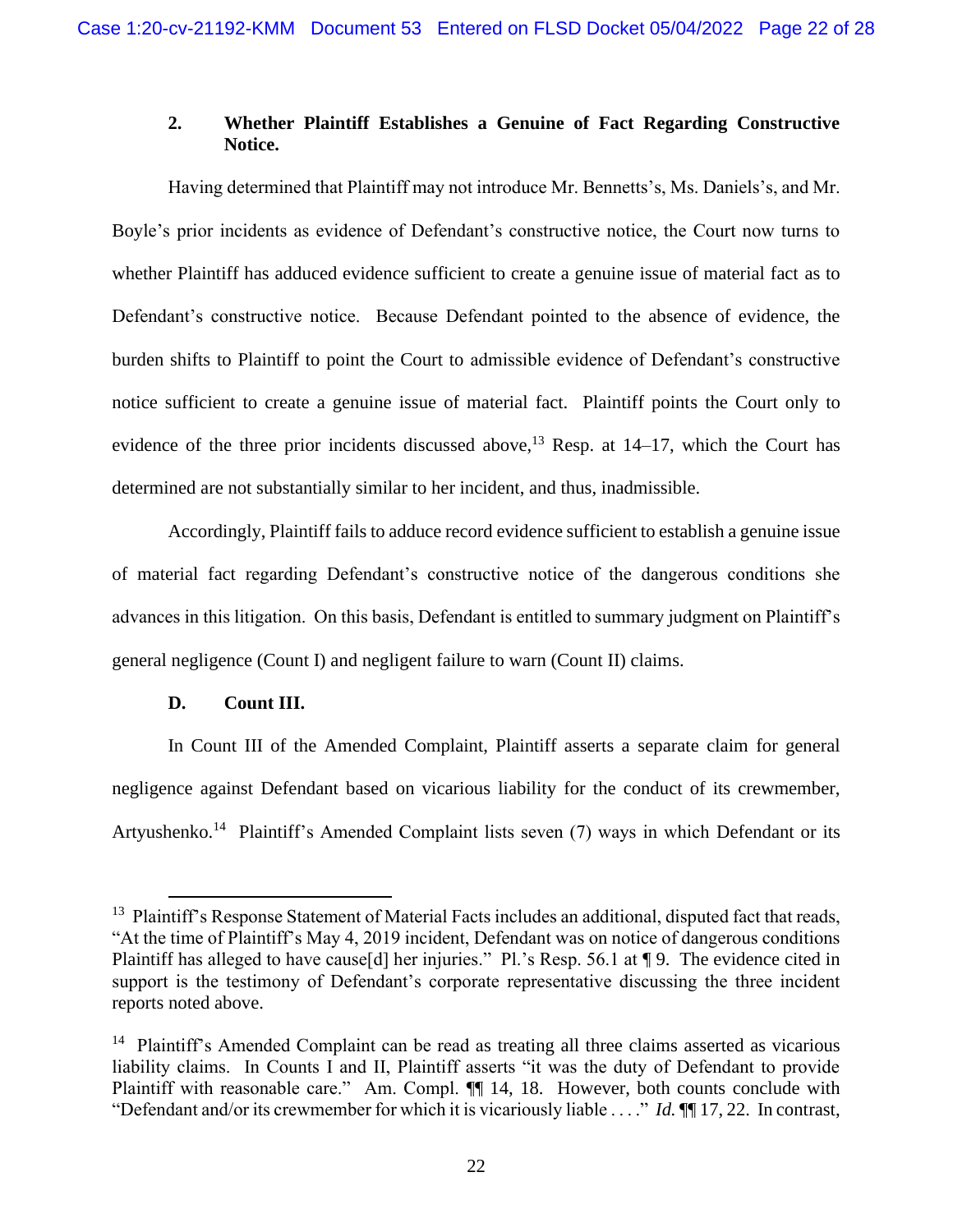crewmembers breached the duty of reasonable care owed to her. *See* Am. Compl. ¶ 24.

Defendant argues that Plaintiff fails to adduce evidence sufficient to establish a genuine issue of material fact regarding the negligence of Defendant's crewmember, Artyushenko. Specifically, Defendant argues that, to the extent Plaintiff testified she felt rushed by Artyushenko, Plaintiff's own expert testified that muster drills must be conducted with a sense of urgency. Mot. at 8. Defendant also notes that Plaintiff's subjective feeling of being rushed is not relevant as the applicable standard is an objective one. *Id.* In sum, Defendant argues that there is no evidence that Artyushenko acted negligently. *Id.* at 9. Separately, Defendant argues that Plaintiff fails to adduce evidence that the incident proximately caused her injuries. On this point, Defendant argues that Plaintiff has not disclosed any medical expert reports or opinions pursuant to Federal Rule of Civil Procedure 26(a)(2)(B). *Id.* 

In response, Plaintiff argues that Artyushenko acted unreasonably under the circumstances and caused Plaintiff's injuries. In support, Plaintiff points to (1) her deposition testimony wherein she states she informed Artyushenko of her physical limitations when Artyushenko directed her to take a seat in a specific location in the theater, (2) Defendant's corporate representative testified that Defendant expects its crewmembers to conduct the muster drill in a way that will not cause injury to passengers, and (3) the testimony of her cruise ship safety expert, Mr. Jaques, who testified that Defendant should have considered Plaintiff's functional limitations and accommodated her. Resp. at 18. On the issue of proximate causation, Plaintiff points to (a) her deposition testimony in which she stated she hurt her neck when she fell, (b) her May 4, 2019 neck

Plaintiff expressly titles Count III as a negligence claim against Defendant based on vicarious liability and asserts that "it was the duty of Defendant and/or its crewmembers to provide Plaintiff with reasonable care." *Id.*  $\llbracket 23$ . The Court attributes this lack of clarity to less than careful drafting, and construes the Amended Complaint as asserting only Count III as a claim based on vicarious liability given the duties of care alleged within each count.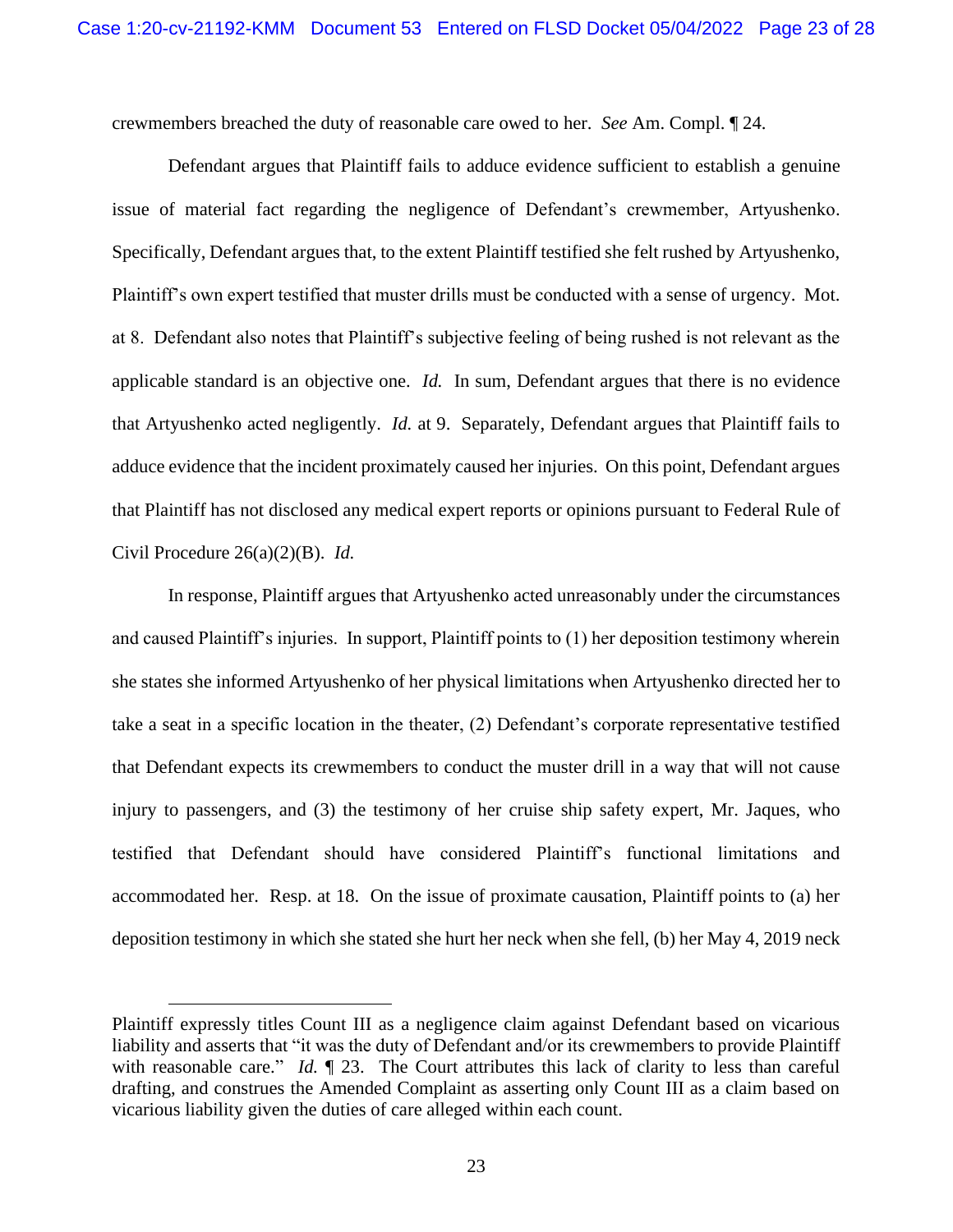MRI, Pl.'s Resp. 56.1 at 2  $\parallel$  7, and (c) the one-paragraph letter from Dr. Kozel, which she characterizes as a Rule  $26(a)(2)(B)$  expert report. Resp. at 18–19.

In reply, Defendant argues that Plaintiff "cites no actual language from the crewmember that made her feel [rushed], and even if she did, that is insufficient to establish a breach of duty." Reply at 5–6. On the issue of proximate causation, Defendant notes that Dr. Kozel's one-paragraph letter does not actually opine on whether Plaintiff's fall on the cruise caused the injury to her neck. *Id.* at 6. Defendant also argues that expert testimony is required to establish medical causation for conditions not readily observable. *Id.* (citing *Rivera v. Royal Caribbean Cruise, Ltd.*, 711 F. App'x 952, 954 (11th Cir. 2017)).

In setting forth a claim for negligence against a cruise line defendant based on a theory of vicarious liability, a plaintiff need not establish notice. *See Yusko v. NCL (Bahamas), Ltd.*, 4 F.4th 1164, 1167 (11th Cir. 2021) ("[T]he notice requirement does not—and was never meant to—apply to maritime negligence claims proceeding under a theory of vicarious liability."). However, a plaintiff must still adduce record evidence sufficient to establish the elements of negligence under maritime law.

The Court finds that Plaintiff fails to adduce evidence that creates a genuine issue of material fact as to the element of causation, which is a basis to grant summary judgment in favor of Defendant as to Count III and an alternative basis to grant summary judgment in favor of Defendant as to Counts I and II.

It is not disputed that Plaintiff alleged in her Amended Complaint that she injured her neck, lower back, both arms, and her hips in connection with the incident. Def.'s 56.1 ¶ 6; Pl.'s Resp. 56.1 at 2 ¶ 6. What is disputed is whether Plaintiff has adduced sufficient evidence that her injuries were caused by the incident on the *Anthem*. Plaintiff's evidence of her bodily injury includes her

24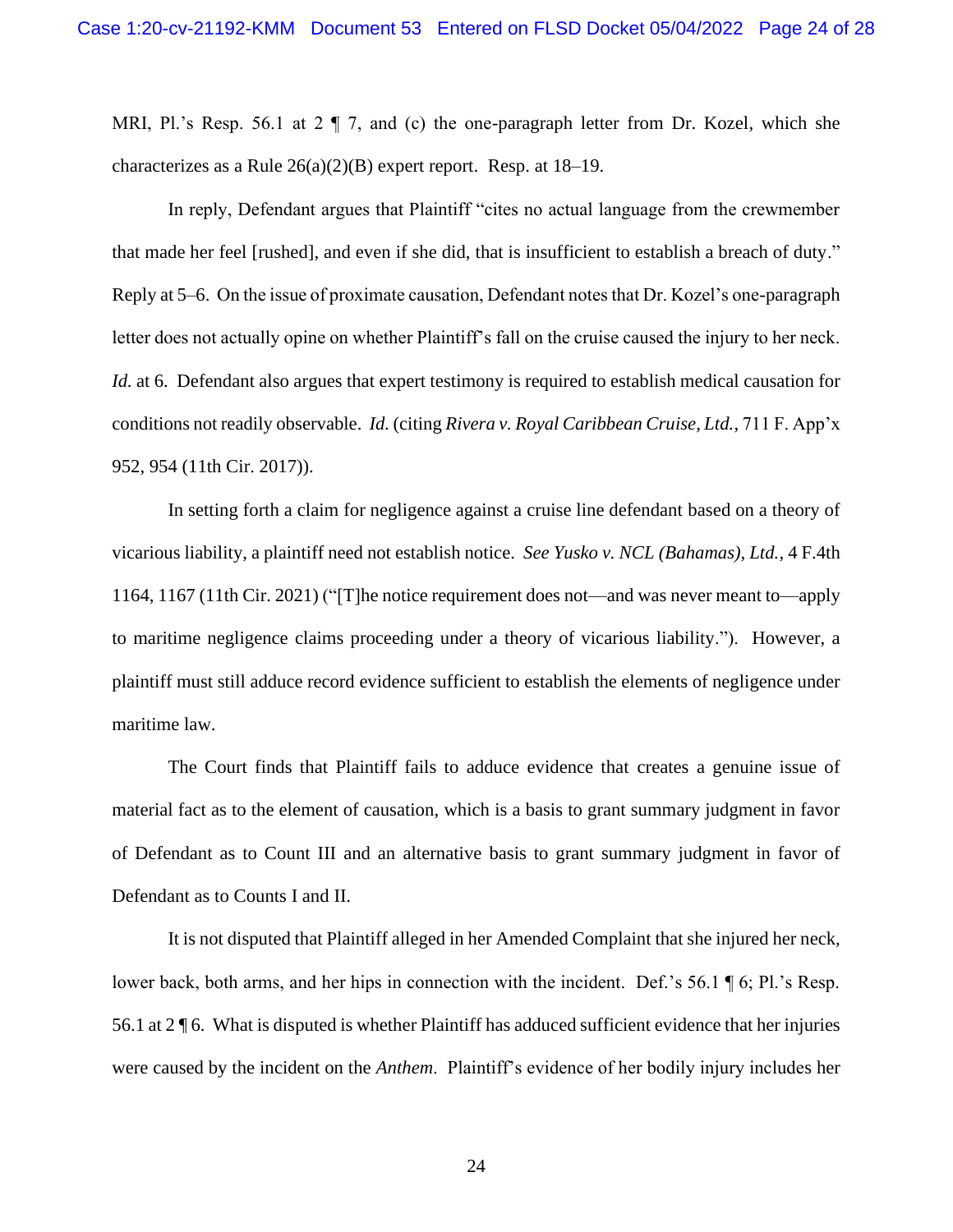testimony describing her neck pain that radiates down to her hands, *see* Willis Dep. at 41:15-42:21, and a report from a June 3, 2019 MRI of her cervical spine noting that Plaintiff has disk herniations at the C5-6 and C4-5 levels, *see* Pl.'s Resp. 56.1 at 2 ¶ 7(citing (ECF No. 46-9)). Plaintiff's pain and disk herniations in her neck are "non-readily observable." *See Harrell v. Carnival Corp.*, No. 19-22667-CIV, 2021 WL 6927557, at \*5 (S.D. Fla. Dec. 3, 2021) ("Although Carnival is correct that the record is devoid of any expert testimony as to medical causation, 'the absence of an expert witness does not foreclose [Harrell's] ability to establish causation regarding her readily observable injuries.' Accordingly, Carnival is entitled to partial summary judgment as to Harrell's 'non-readily observable' injuries, specifically her fractured or sprained ankle, nerve damage, CRPS, depression, post-traumatic stress disorder, and anxiety." (citation omitted)); *see also Jones v. Royal Caribbean Cruises, Ltd.*, No. 12-20322-CIV, 2013 WL 8695361, at \*6 (S.D. Fla. Apr. 4, 2013) ("Plaintiff's pain in his back cannot possibly be deemed the result of a 'readily observable' medical condition.").

In *Rivera v. Royal Caribbean Cruises, Ltd.*, the Eleventh Circuit observed that expert medical testimony is required to understand the nature of non-readily observable injuries, such as in this case:

The district court found that Rivera had not met her burden as to proximate causation, and we agree. Without medical expert testimony, it is not possible to distinguish between the ailments Rivera experienced before the fall and those she experienced after—and due to—the fall. Further, *due to the nature of the injuries that she alleges*—including, for example, back pain, depression, anxiety, and vision issues—*expert testimony is simply required in order to even understand the nature and extent of the injuries*. Thus, as Rivera has not met her burden with respect to proximate causation, we affirm the district court's grant of summary judgment to Royal Caribbean.

*Rivera v. Royal Caribbean Cruises Ltd.*, 711 F. App'x 952, 954–55 (11th Cir. 2017) (emphasis added).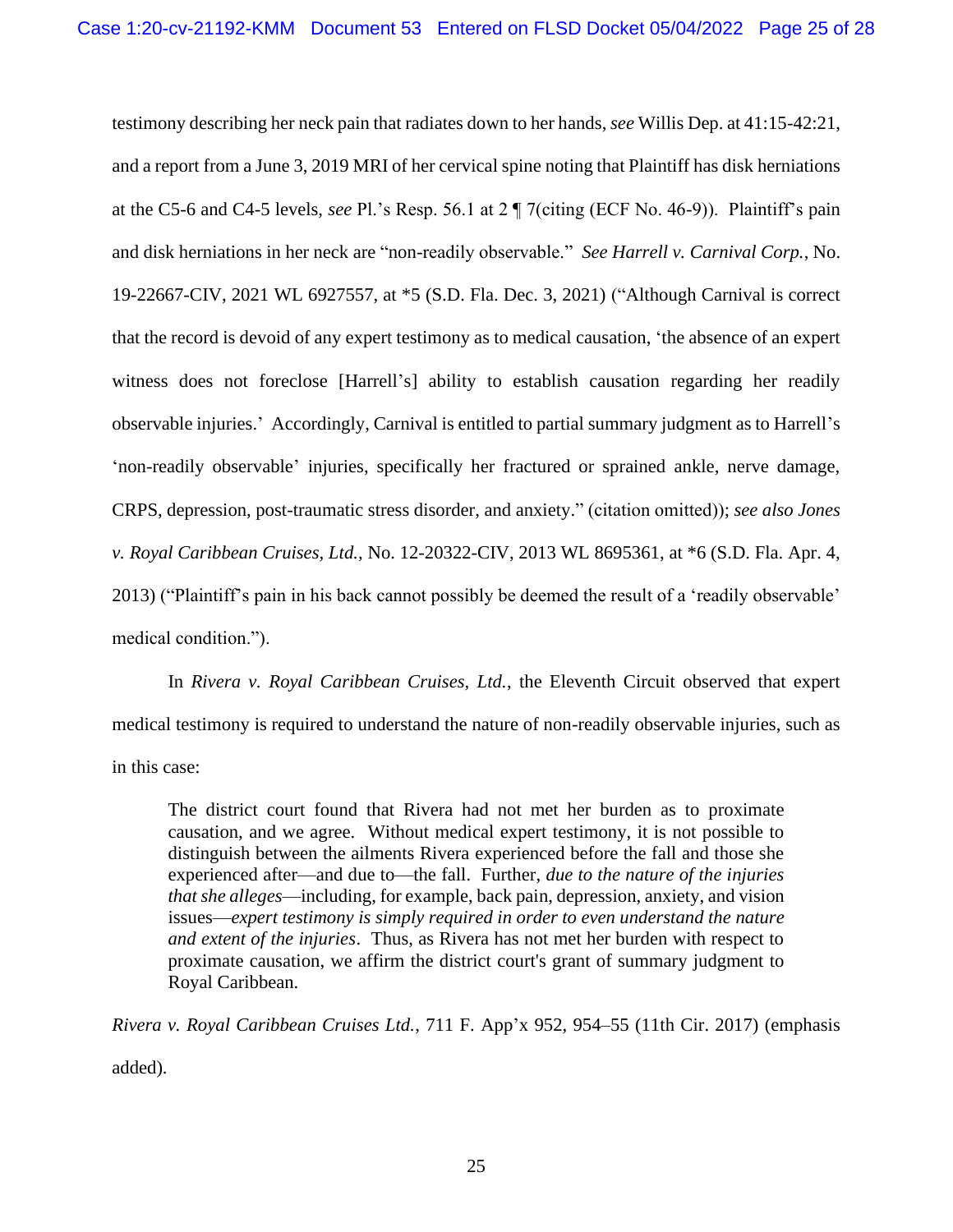Plaintiff argues that, as her treating physician, Dr. Kozel need not provide a written report because he is a non-retained expert under Rule 26(a)(2)(C). Resp. at 19 (quoting *Jones*, 2013 WL 8695361, at \*5). Plaintiff is correct that, as her treating physician, Dr. Kozel need not prepare a Rule  $26(a)(2)(B)$  expert report to testify on the issue of causation because he is a non-retained expert disclosed under Rule 26(a)(2)(C). *See* Def. MIL at 7–8 (stating that Dr. Kozel was disclosed under Rule 26(a)(2)(C)); *Torres v. Wal-Mart Stores E., L.P.*, 555 F. Supp. 3d 1276, 1289–98 (S.D. Fla. 2021); *In re Denture Cream Prod. Liab. Litig.*, No. 09-2051-MD, 2012 WL 5199597, at \*4 (S.D. Fla. Oct. 22, 2012), *on reconsideration in part*, No. 09-2051-MD, 2012 WL 13008163 (S.D. Fla. Nov. 14, 2012) ("When a treating physician testifies regarding opinions 'formed and based upon observations made during the course of treatment,' the treating physician need not produce a Rule 26(a)(2)(B) report. By contrast, treating physicians offering opinions beyond those arising from treatment are experts from whom full Rule  $26(a)(2)(B)$  reports are required." (citations omitted)); *Jones*, 2013 WL 8695361, at \*3–5. Defendant notes in its Reply Statement of Material Facts and argues in its Reply and its Motion *in Limine* that none of the medical records disclosed, nor Dr. Kozel's letter, offer an opinion on causation. Def.'s Reply 56.1 ¶ 3; Reply at 6; Def. MIL at 7.

While Plaintiff is correct that Dr. Kozel need not disclose an expert report on the issue of causation because he is her treating physician, the only medical expert evidence in the record to which Plaintiff points the Court is Dr. Kozel's one-paragraph letter, which reads in full as follows:

The above named person has been a patient in this medical practice since 2012. She has been seen on а regular basis because of а number of comorbid medical illnesses. During that period of time there had been no complaint of neck pain until her visit on June 19, 2019. During that visit she did describe а fall that occurred while being on a cruise and related having been seen by an orthopedic surgeon who had requested an MRI of the cervical spine because of pain which she had been suffering from since her fall. The MRI did indeed show multi-level disc disease of the cervical spine. There had never been any prior radiologic study of the spine to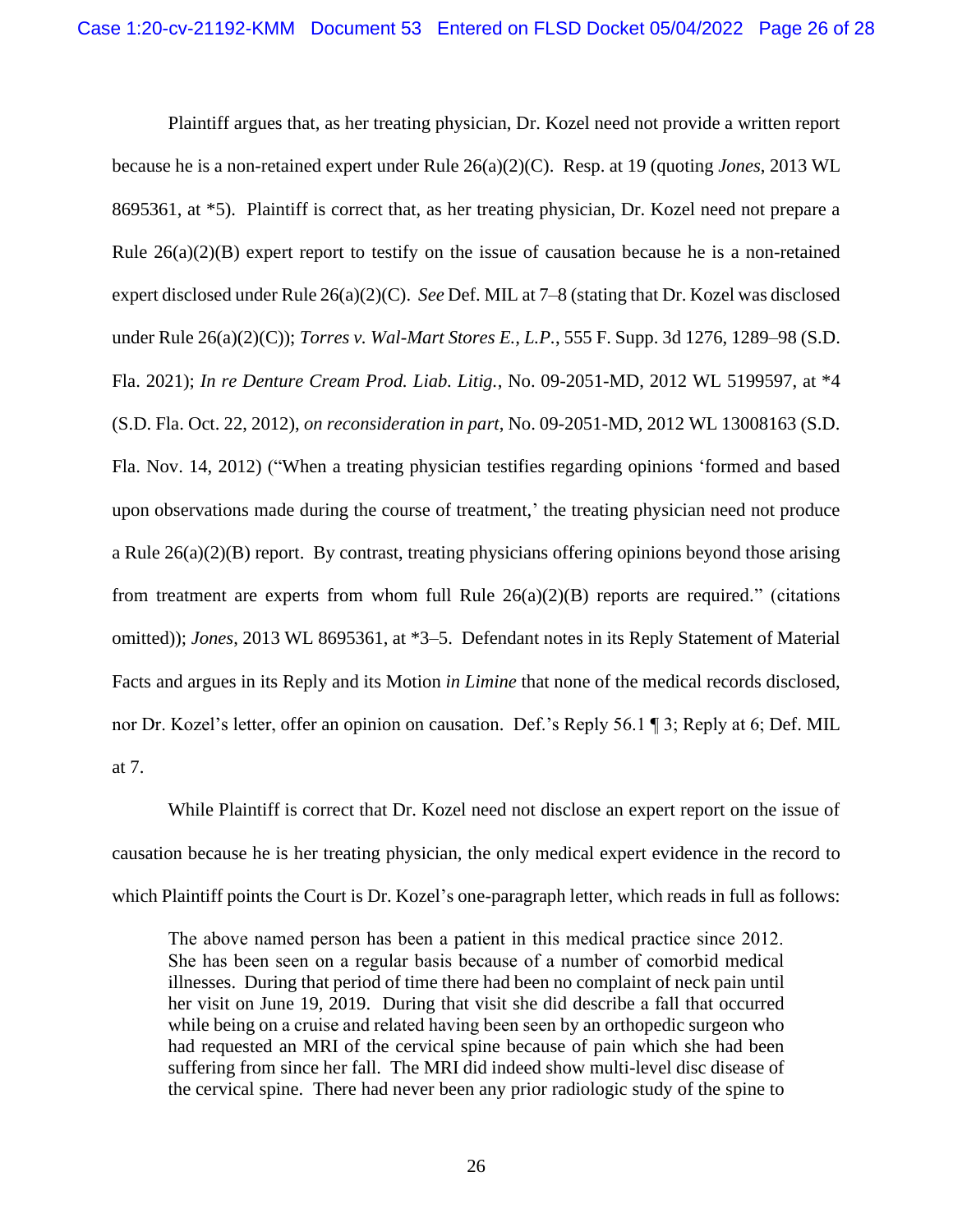my knowledge to which any comparison could be made. I hope this information has been helpful.

Dr. Kozel Let. Plaintiff's attempt to recast Dr. Kozel's one-paragraph Letter as a Rule 26(a)(2)(B) expert report that opines on causation is tenuous. *See* Resp. at 19; Pl.'s Resp. 56.1 3 ¶ 3. Dr. Kozel's Letter does not comply with any of the requirements of Rule 26(a)(2)(B). *Compare* Dr. Kozel Let., *with* Fed. R. Civ. P. 26(a)(2)(B) (i)–(vi). While Dr. Kozel need not prepare an expert report, the Letter is patently not an expert report.

Separately, the Letter contains no readily identifiable opinion. At best, the one-paragraph Letter appears to corroborate Plaintiff's testimony that she has neck pain, reference Plaintiff's MRI results, and, drawing inferences in Plaintiff's favor, describe a *correlation* between Plaintiff's injuries and the incident on the *Anthem* without unambiguously connecting the two—Dr. Kozel's letter does not actually *opine* that the incident on the *Anthem caused* Plaintiff's injuries.<sup>15</sup> *See generally* Dr. Kozel Let. Rather, the Letter implicitly limits whatever causation-related inferences that may be drawn from it by noting there "had never been any prior radiologic study of the spine to [Dr. Kozel's] knowledge to which any comparison could be made." *Id.* For these reasons, the Court finds that the Letter does not contain Dr. Kozel's opinion on causation.

No other medical experts, either non-retained treating physicians or retained medical experts, are identified in Plaintiff's Response or her Response Statement of Material Facts. In addition, Plaintiff adduces no deposition testimony or identifiable opinions from any medical expert. Plaintiff does not even adduce deposition testimony from Dr. Kozel. Nor, apart from the MRI result, does Plaintiff include any medical records from which inferences regarding causation

<sup>&</sup>lt;sup>15</sup> At one point in her Response to Defendant's Motion for Summary Judgment, Plaintiff refers to the Letter as a Rule 26(a)(2)(B) report (*i.e.*, an expert report), Resp. at 19, which stands in opposition to her response to Defendant's Motion *in limine*, wherein she states that, as a treating physician, Plaintiff need not disclose an expert report. (ECF No. 48) at 8.